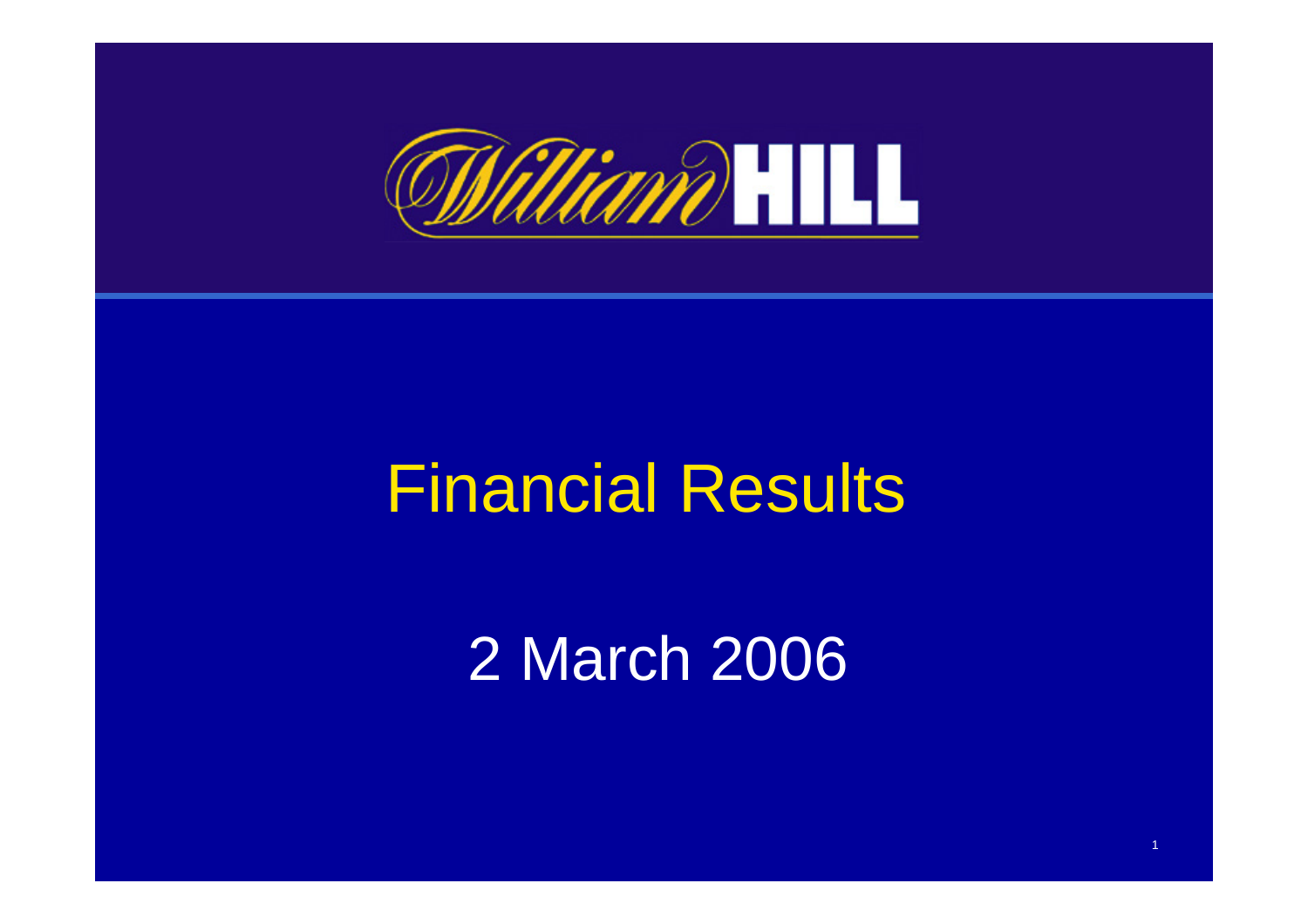

## **Introduction** 2005 - Shai Wasani Priorities and Progress **Fringer** - Tom Singer Strategy **- David Harding**

- David Harding
- 
- -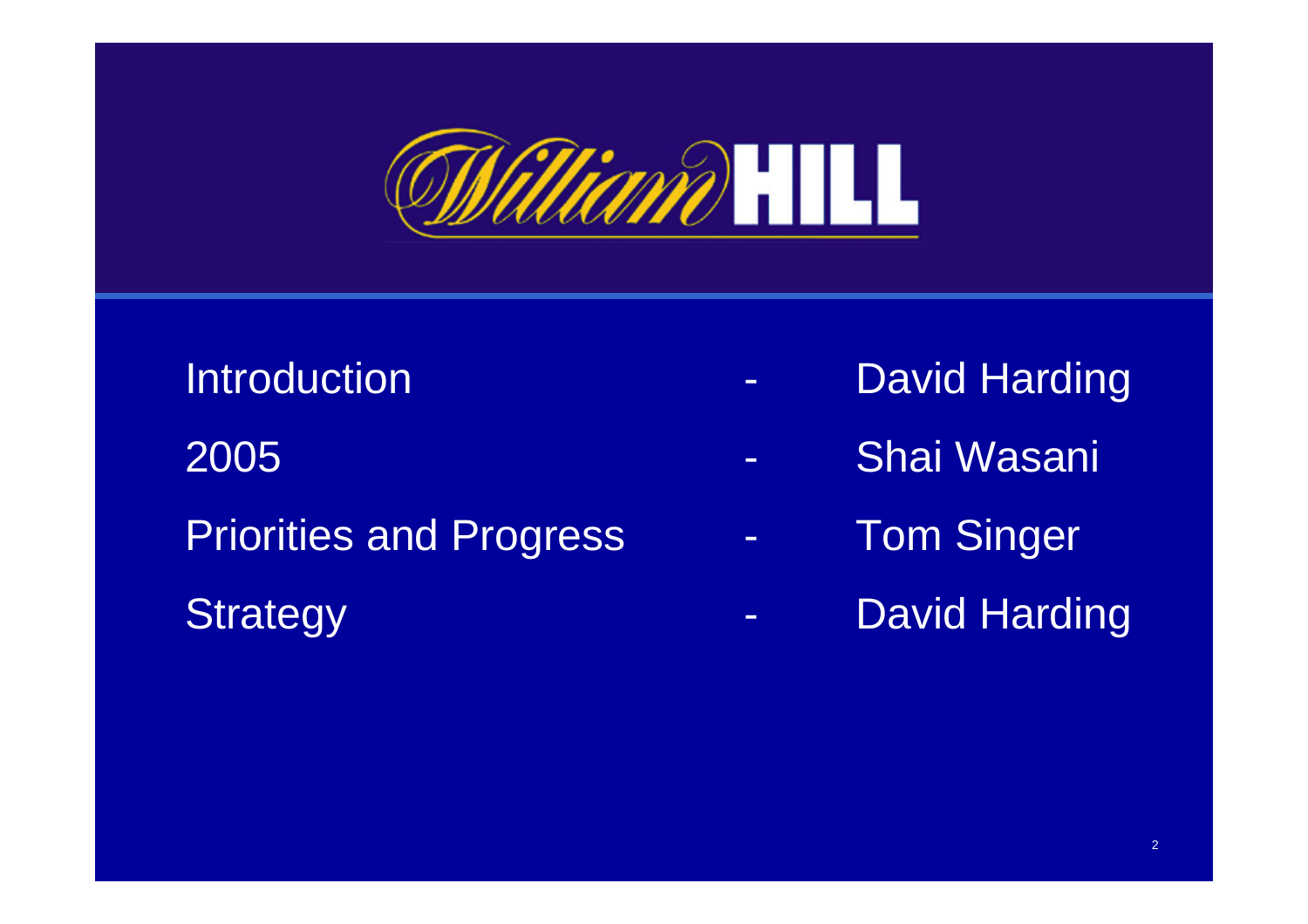

This presentation contains certain statements that are or may be forward-looking regarding the Group's financial position and results, business strategy, plans and objectives. Such statements involve risk and uncertainty because they relate to future events and circumstances, and there are accordingly a number of factors which might cause actual results and performance to differ materially from those expressed or implied by such statements.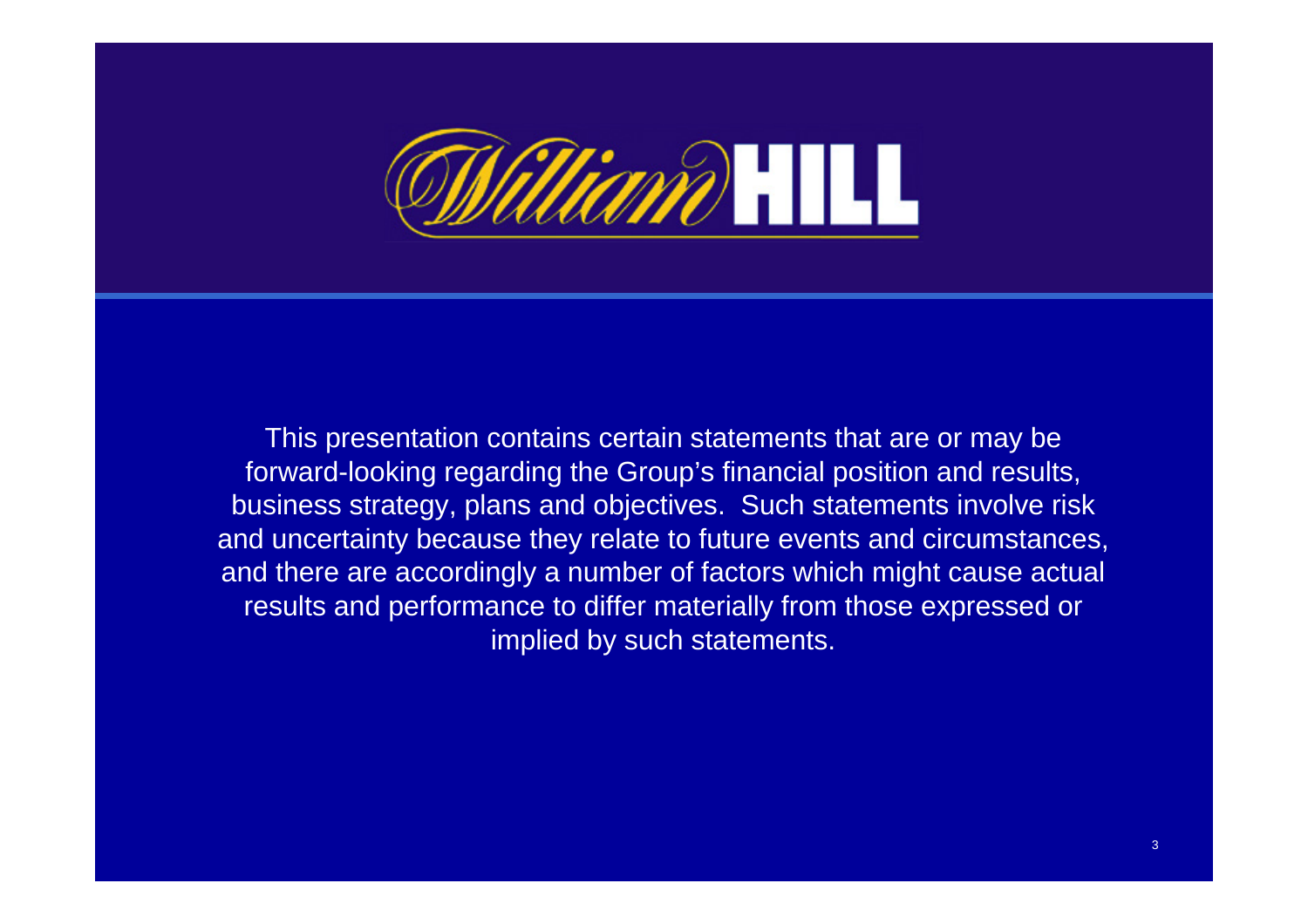

## Shai Wasani Acting Finance Director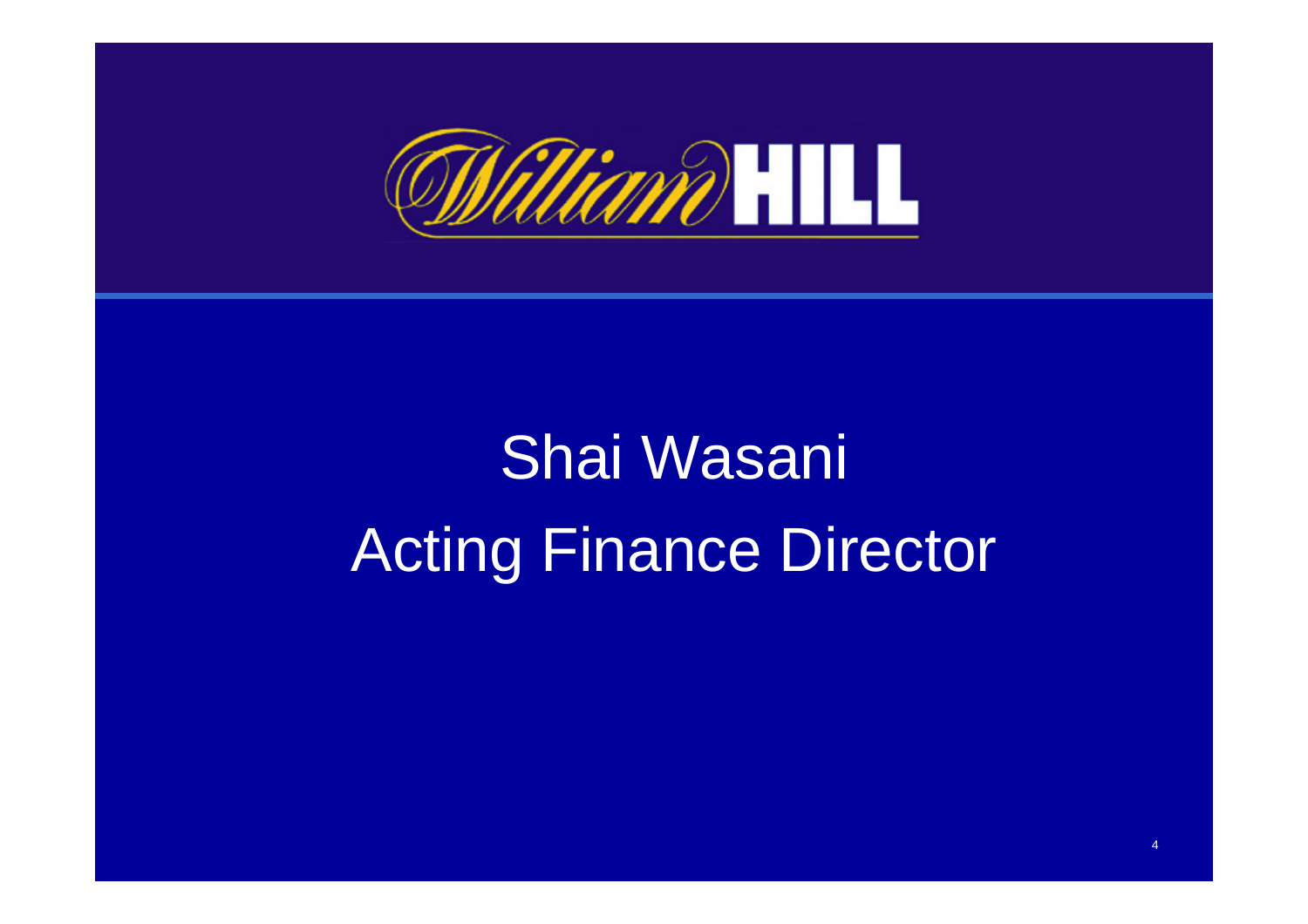

#### Summary of Financial Results FY 2005 v FY 2004

|                                                  | W Hill      | <b>Stanley</b> | <u>FY, 2005</u> | FY, 2004                  | <b>Movement</b> | <b>Movement</b> |
|--------------------------------------------------|-------------|----------------|-----------------|---------------------------|-----------------|-----------------|
|                                                  | $E_{\rm m}$ | $E_m$          | $E_{\rm m}$     | Em                        | Excl.           | <u>Incl.</u>    |
|                                                  |             |                |                 | $(rested)$ <sup>(3)</sup> | Stanley %       | Stanley %       |
|                                                  |             |                |                 |                           |                 |                 |
| Turnover <sup>(1)</sup>                          | 9,812.3     | 933.8          | 10,746.1        | 8,287.7                   | 18              | 30              |
| Gross win <sup>(2)</sup>                         | 737.0       | 70.7           | 807.7           | 722.1                     | $\overline{2}$  | 12 <sup>°</sup> |
| Gross win % - betting business                   | 6.8%        | 7.6%           | 6.8%            | 7.9%                      |                 |                 |
| GPT, duties, levies, royalties and related costs | (161.5)     | (15.0)         | (176.5)         | (160.7)                   | $\mathbf 0$     | (10)            |
|                                                  |             |                |                 |                           |                 |                 |
| <b>Gross Profit (Contribution)</b>               | 575.5       | 55.7           | 631.2           | 561.4                     | 3               | 12 <sup>°</sup> |
| Net operating expenses                           | (348.7)     | (40.1)         | (388.8)         | (330.4)                   | (6)             | (18)            |
| Associate income                                 | 3.6         | 0.0            | 3.6             | 3.1                       | 16              | 16              |
| <b>EBIT</b> excluding exceptional items          | 230.4       | 15.6           | 246.0           | 234.1                     | (2)             | 5 <sup>5</sup>  |
| <b>EBITDA</b> excluding exceptional items        | 251.9       | 17.9           | 269.8           | 251.5                     | $\overline{0}$  | $\overline{7}$  |

1.Includes casino drop and AWP cash-in-box- net of VAT

2.Includes casino drop and AWP cash-in-box inclusive of VAT

3.Restatement of share-based remuneration costs on the adoption of F RS 20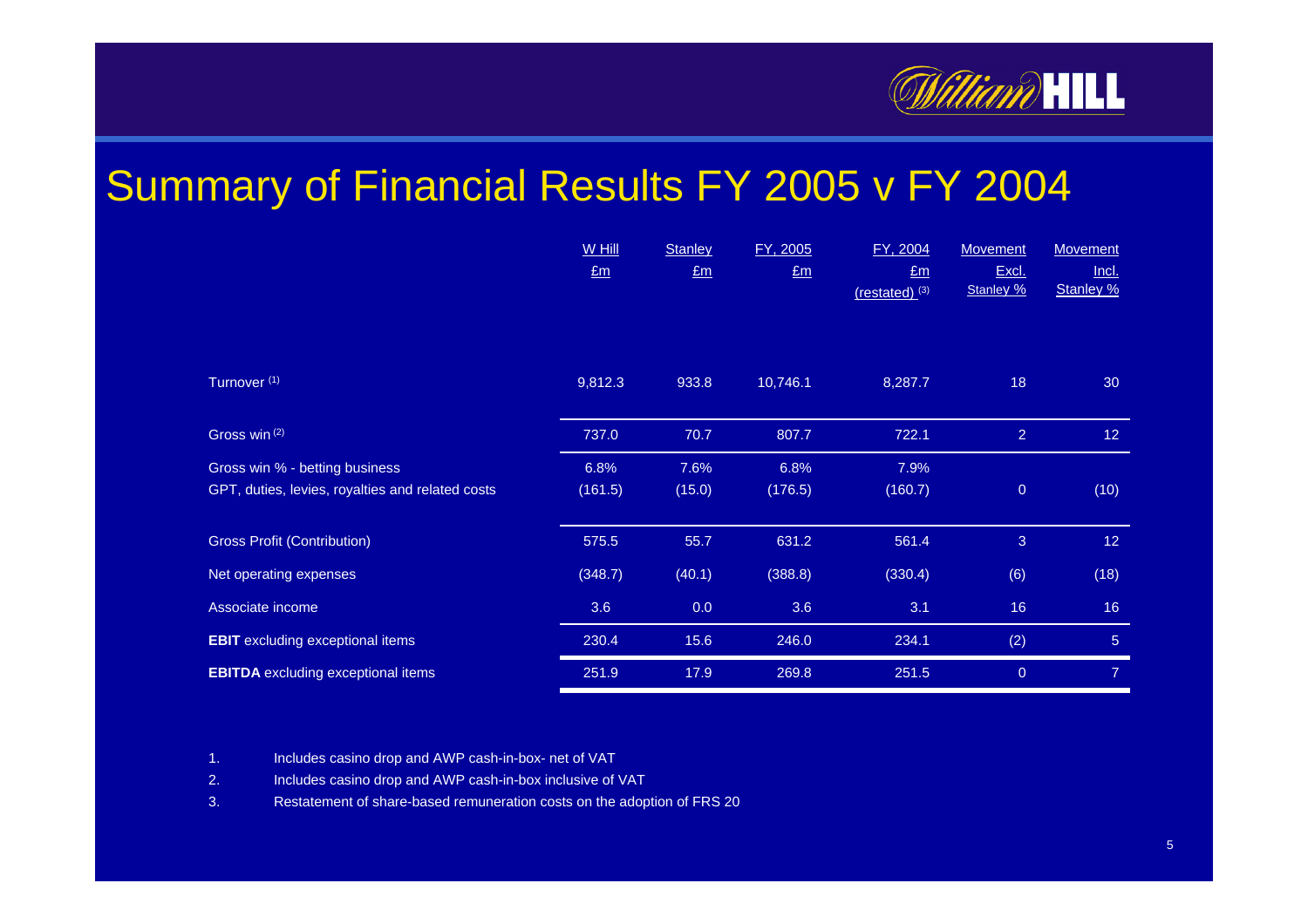

#### Total Group Summary of Earnings and Dividends FY 2005 v FY 2004 Excluding Exceptionals

|                                                                |                |     | FY, 2005 £m | FY, 2004 £m (restated) | Movement %     |
|----------------------------------------------------------------|----------------|-----|-------------|------------------------|----------------|
| Profit before interest and taxation                            |                |     | 246.0       | 234.1                  | 5 <sub>5</sub> |
| Net interest payable                                           |                |     | (41.0)      | (26.7)                 |                |
| Profit before taxation                                         |                |     | 205.0       | 207.4                  | (1)            |
| <b>Taxation</b>                                                |                |     | (63.7)      | (57.6)                 |                |
| Profit after taxation                                          |                |     | 141.3       | 149.8                  | (6)            |
| <b>Dividend</b>                                                |                |     |             |                        |                |
|                                                                | Interim        |     | (23.5)      | (22.0)                 |                |
|                                                                | Final          |     | (46.1)      | (43.1)                 |                |
|                                                                | Total          | (1) | (69.6)      | (65.1)                 | (7)            |
| Retained earnings                                              |                |     | 71.7        | 84.7                   | (15)           |
|                                                                |                |     |             |                        |                |
| Earnings per share adjusted to exclude exceptionals<br>(pence) |                |     |             |                        |                |
| Basic (excl. exceptionals)                                     |                | (2) | 36.2        | 36.5                   | (1)            |
|                                                                | <b>Diluted</b> | (2) | 28.1        | 35.9                   | (22)           |
| Dividend per share (pence)                                     |                |     |             |                        |                |
|                                                                | Interim        |     | 6.1         | 5.5                    |                |
|                                                                | Final          |     | $12.2$      | $11.0$                 |                |
|                                                                | Total          |     | 18.3        | 16.5                   | 11             |

1.Based on 378.2m shares qualifying for the final dividend

2.Basic and diluted earnings per share based upon 390.5m and 396.0m shares, respectively. **6**6 and 500 m shares and 500 m shares are shared to be a state of  $\epsilon$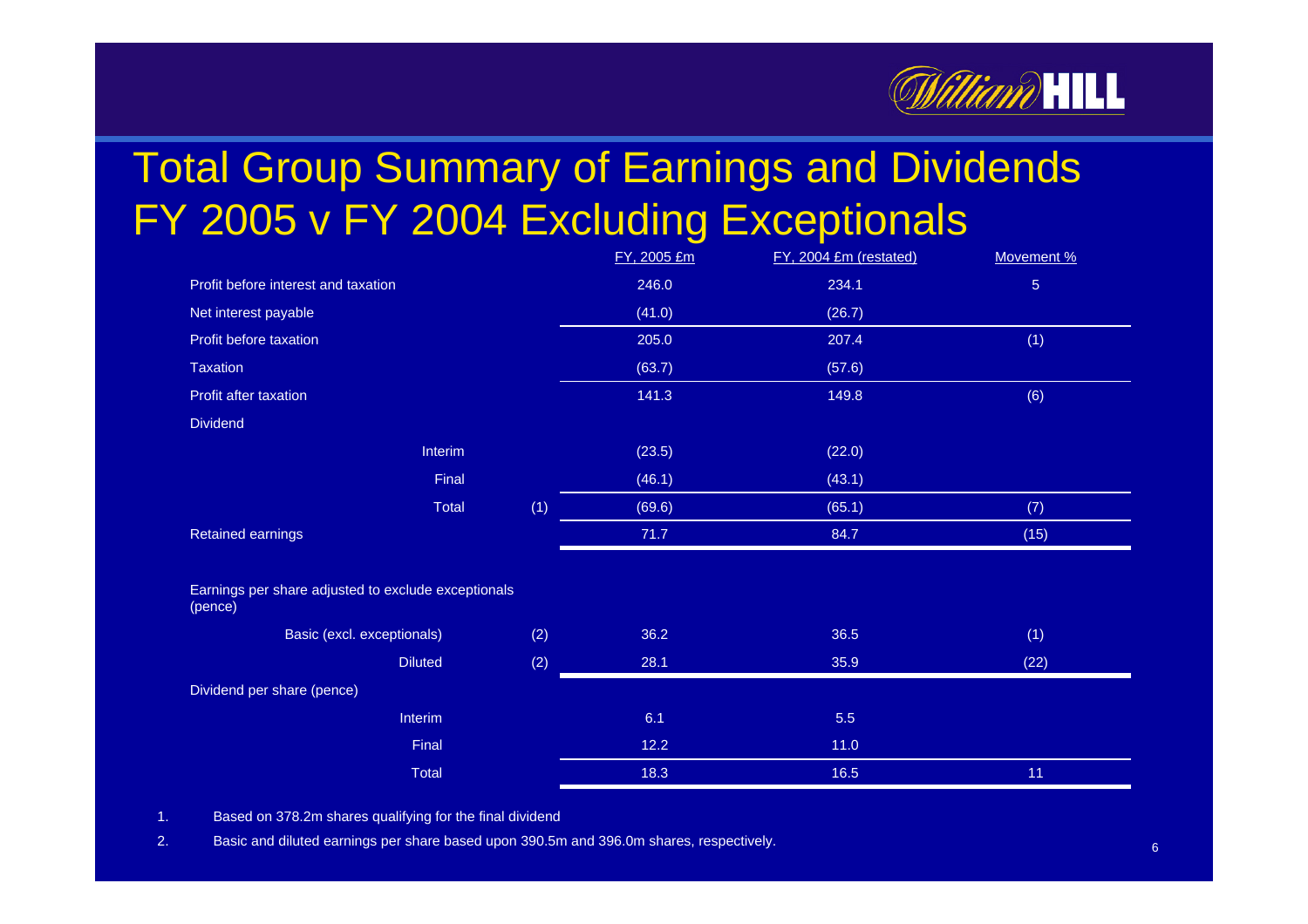

#### Exceptional Costs FY 2005

|                                            |            | FY 2005     |
|--------------------------------------------|------------|-------------|
|                                            |            | $E_{\rm m}$ |
| <b>Profit and Loss</b>                     |            |             |
| WH Text / Epos Installation                |            | (7.4)       |
| <b>Stanley Due Diligence / Integration</b> |            |             |
|                                            | - Cash     | (13.6)      |
|                                            | - Non Cash | (5.4)       |
| Aborted return of capital                  |            | (3.0)       |
| Profit on sale of WH shops                 |            | 2.5         |
| <b>PBIT</b>                                |            | (26.9)      |
| Interest - Write off of old facility fees  |            | (2.4)       |
| <b>PBT</b>                                 |            | (29.3)      |
| Taxation                                   |            | (0.6)       |
| <b>PAT</b>                                 |            | (29.9)      |
|                                            |            |             |
| <b>Balance Sheet</b>                       |            |             |
| <b>Capitalised Finance costs</b>           |            | (4.6)       |
| Professional fees                          |            | (4.1)       |
| <b>Stamp Duty</b>                          |            | (2.5)       |
| <b>Total</b>                               |            | (41.1)      |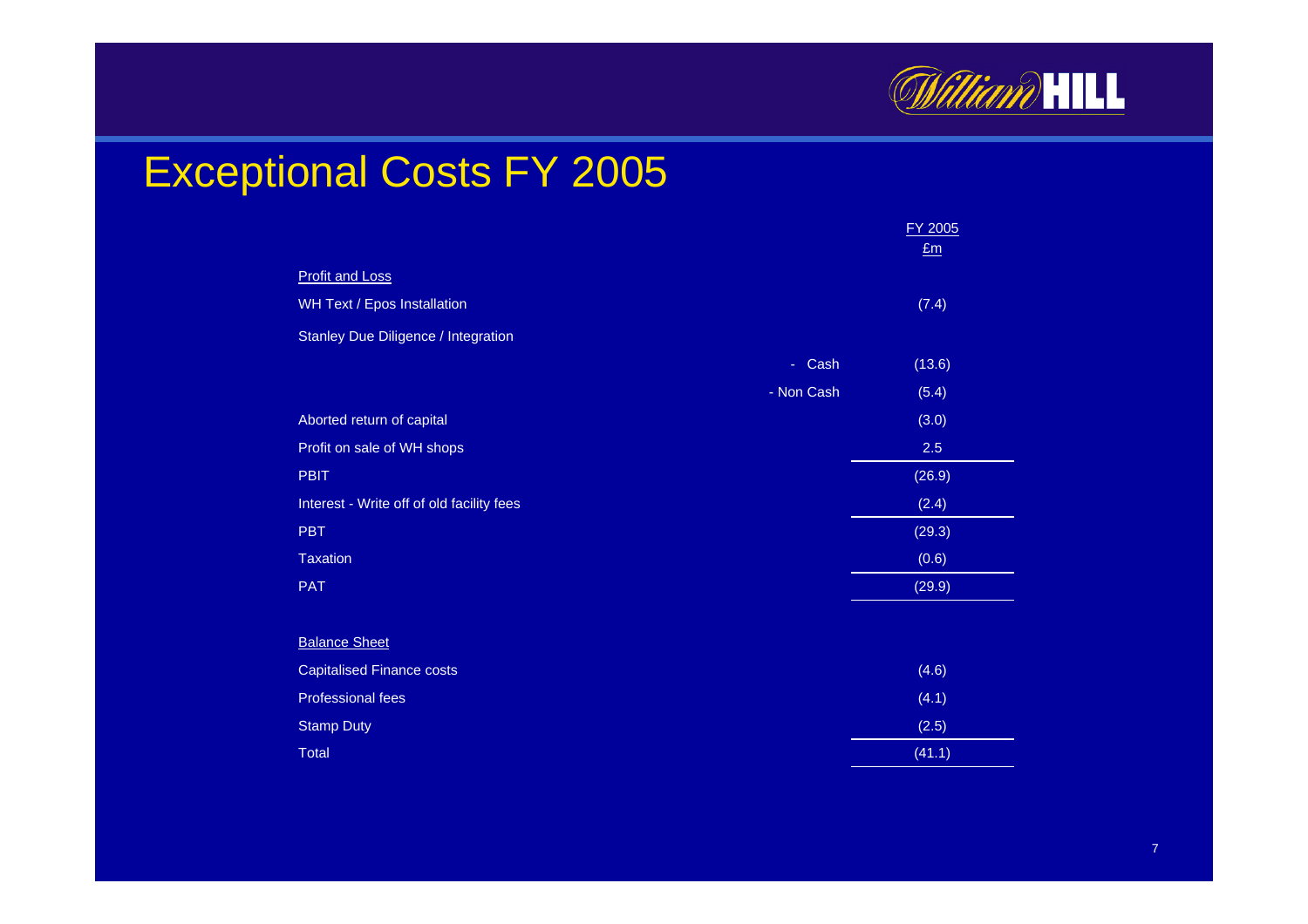

#### Analysis of Gross Win excl Stanley Retail FY 2005 v FY 2004

|             |                      | H1 2005 | H1 2004 | <b>Movement</b> | H <sub>2</sub> , 2005 | H <sub>2</sub> , 2004 | <b>Movement</b> | <b>FY Movement</b> |
|-------------|----------------------|---------|---------|-----------------|-----------------------|-----------------------|-----------------|--------------------|
|             |                      | $E_{m}$ | $E_{m}$ | $\frac{9}{6}$   | $E_{m}$               | E <sub>m</sub>        | $\frac{9}{6}$   | $\frac{9}{6}$      |
| Retail      |                      |         |         |                 |                       |                       |                 |                    |
|             | <b>OTC</b>           | 198.9   | 224.8   | (12)            | 179.5                 | 181.8                 | (1)             | (7)                |
|             | FOBTs (1)/AWPs (2)   | 88.1    | 66.0    | 33              | 86.2                  | 75.5                  | 14              | 23                 |
|             | Total                | 287.0   | 290.8   | (1)             | 265.7                 | 257.3                 | 3               | 1.                 |
|             |                      |         |         |                 |                       |                       |                 |                    |
| Telephone   |                      | 28.6    | 34.6    | (17)            | 24.8                  | 25.7                  | (4)             | (11)               |
| Interactive |                      |         |         |                 |                       |                       |                 |                    |
|             | Sportsbook/Arcade/TV | 29.3    | 28.0    | $\overline{5}$  | 26.0                  | 22.5                  | 16              | 10                 |
|             | Casino/Poker         | 32.6    | 24.9    | 31              | 35.4                  | 30.7                  | 15              | 22                 |
|             |                      | 61.9    | 52.9    | 17              | 61.4                  | 53.2                  | 15 <sub>1</sub> | 16                 |
| Other $(3)$ |                      | 3.5     | 3.8     | (8)             | 4.1                   | 3.8                   | $\bf 8$         | $\overline{0}$     |
| Total (4)   |                      | 381.0   | 382.1   | (0)             | 356.0                 | 340.0                 | $\sqrt{5}$      | $\overline{2}$     |

1.Average number of F OBTs FY 2005; 5,892 (FY 2004: 4,442)

2.Average number of AWPs F Y 2005: 353 (F Y 2004: 1,392)

3.Includes Greyhound Stadia, Course and Group Promotions

4.Euro 2004 contributed £10m in H1 2004 and £1.1m in H2 2004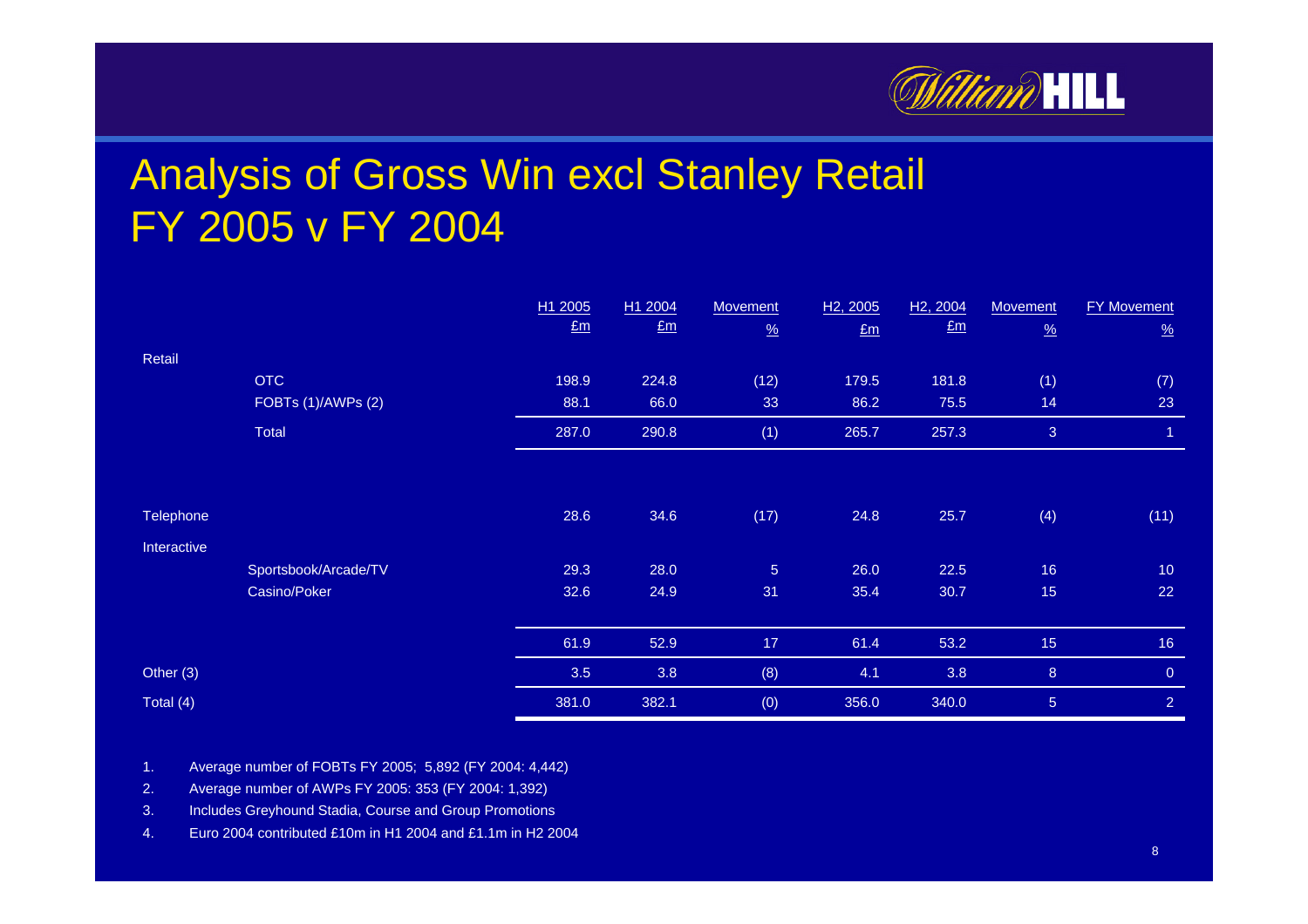

#### Analysis of Gross Win mix FY 2005 v FY 2004

|                          | FY 2005 excl Stanley |                 | FY 2005 incl Stanley |                      | FY 2004 |                      |
|--------------------------|----------------------|-----------------|----------------------|----------------------|---------|----------------------|
|                          | Em                   | %mix            | Em                   | %mix                 | Em      | %mix                 |
| Retail                   |                      |                 |                      |                      |         |                      |
| <b>OTC</b>               | 378.4                | 51              | 430.8                | 53                   | 406.6   | 56                   |
| FOBTs / AWPs             | 174.3                | 24              | 192.6                | 24                   | 141.5   | 20                   |
| Total                    | 552.7                | 75              | 623.4                | 77                   | 548.1   | 76                   |
|                          |                      |                 |                      |                      |         |                      |
| Telephone                | 53.4                 | $\overline{7}$  | 53.4                 | $\overline{7}$       | 60.3    | $\,8\,$              |
| Interactive              |                      |                 |                      |                      |         |                      |
| Sportsbook / Arcade / TV | 55.3                 | $\overline{8}$  | 55.3                 | $\overline{7}$       | 50.5    | $\boldsymbol{7}$     |
| Casino / Poker           | 68.0                 | $\overline{9}$  | 68.0                 | $\bf 8$              | 55.6    | $\overline{8}$       |
|                          | 123.3                | 17 <sup>°</sup> | 123.3                | 15 <sub>1</sub>      | 106.1   | 14                   |
| Other                    | 7.6                  | $\overline{1}$  | 7.6                  | $\blacktriangleleft$ | 7.6     | $\blacktriangleleft$ |
| Total                    | 737.0<br>г           | 100             | 807.7                | 100                  | 722.1   | 100                  |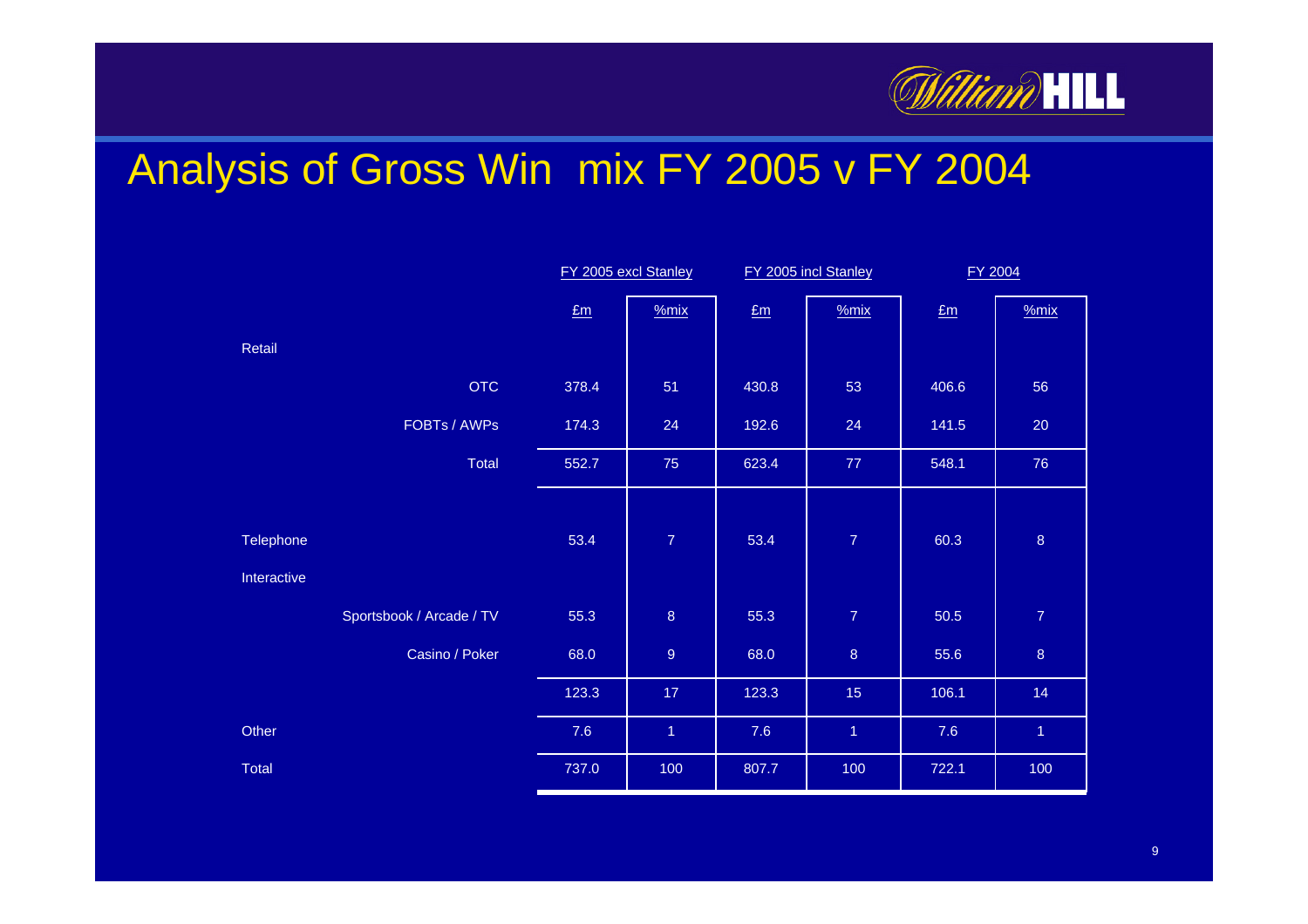

#### Duty, Levies and Other Costs of Sales FY 2005 v FY 2004 excluding Stanley

|                                           | <b>FY 2005</b> | <b>FY 2004</b> | <b>Movement</b> |
|-------------------------------------------|----------------|----------------|-----------------|
|                                           | W Hill         | W Hill         | $\frac{9}{6}$   |
|                                           | $E_m$          | Em             |                 |
|                                           |                |                |                 |
| Gross win                                 | 737.0          | 722.1          | 2               |
|                                           |                |                |                 |
| <b>GPT</b>                                | (96.9)         | (96.8)         | (0)             |
| <b>Levies</b>                             | (27.3)         | (28.2)         | 3               |
|                                           |                |                |                 |
| Vat, royalties, free bets and other costs | (37.3)         | (35.7)         | (4)             |
|                                           |                |                |                 |
| <b>Gross profit (Contribution)</b>        | 575.5          | 561.4          | 3               |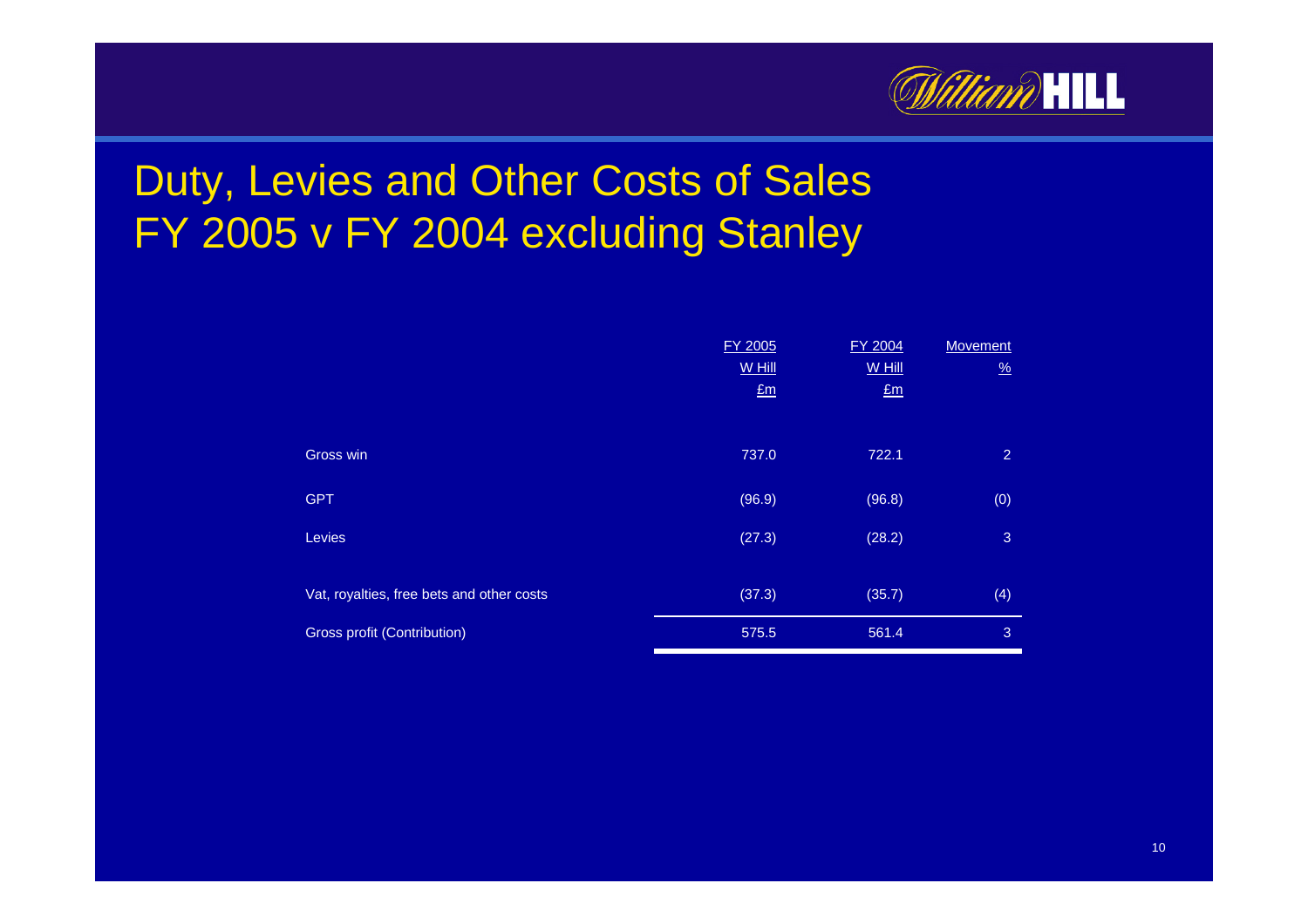

#### Profit Conversion (Operating profit as a % of gross win)

|             |     | FY 2005<br>$\frac{9}{6}$ | FY 2004<br>$\frac{9}{6}$ | FY 2003<br>$\frac{9}{6}$ |
|-------------|-----|--------------------------|--------------------------|--------------------------|
| Retail      | (1) | 29.1                     | 30.2                     | 30.1                     |
| Telephone   |     | 24.3                     | 36.7                     | 39.3                     |
| Interactive |     | 49.6                     | 48.7                     | 43.7                     |

1.. Includes Stanley Retail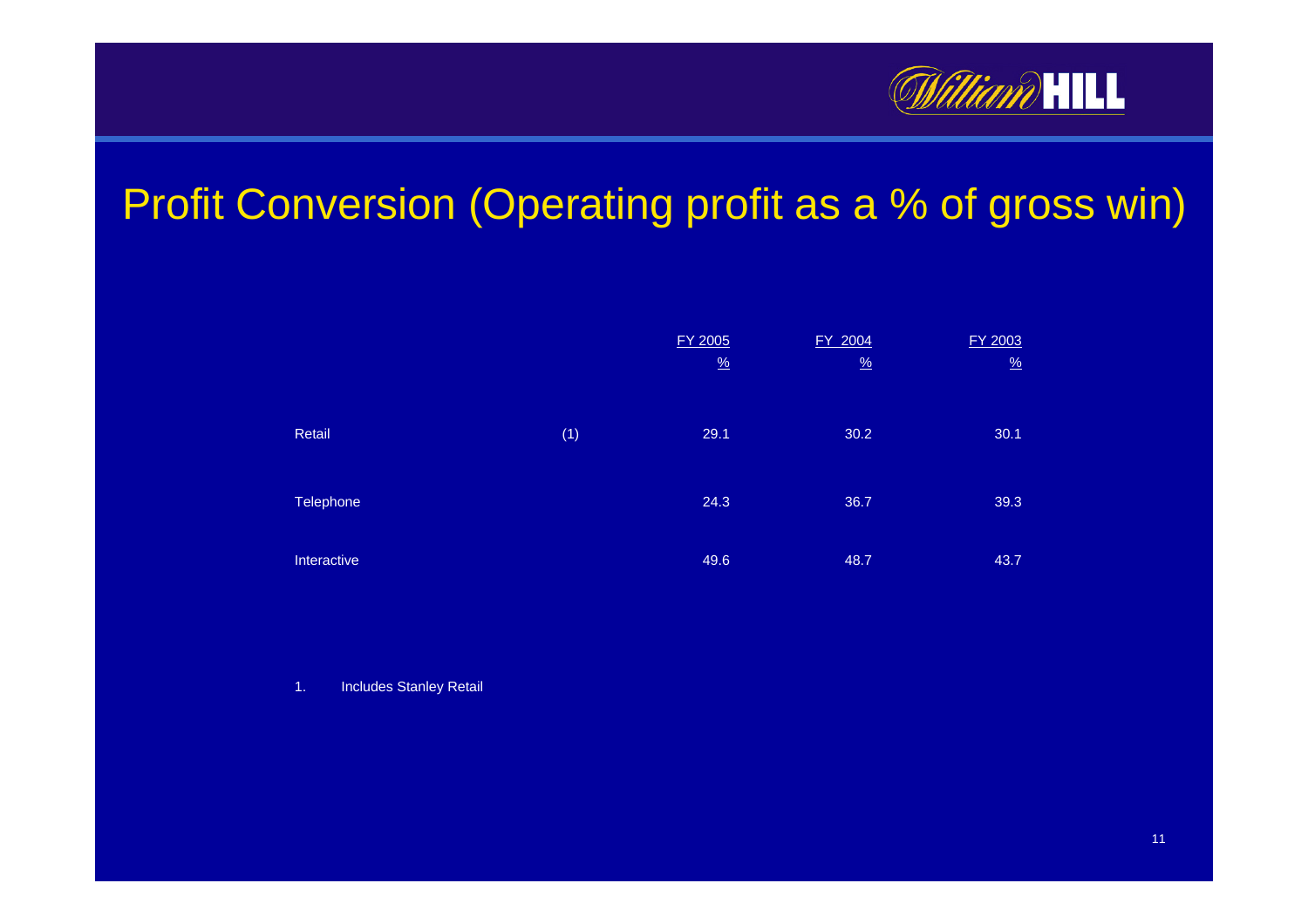

#### **Net Operating Expenses excl Stanley Retail** FY 2005 v FY 2004

|                                            |           |                        | <u>FY, 2005</u><br>$E_{\rm m}$ | <u>FY, 2004</u><br>$E_m$<br>(restated) | <b>Movement</b><br>$\frac{9}{6}$ |
|--------------------------------------------|-----------|------------------------|--------------------------------|----------------------------------------|----------------------------------|
| Staff costs                                |           |                        | 168.0                          | 170.0                                  | $\overline{1}$                   |
| Property costs                             |           |                        | 54.9                           | 49.5                                   | (11)                             |
| Depreciation                               |           |                        | 19.3                           | 16.2                                   | (19)                             |
| Pictures and data                          |           |                        | 21.6                           | 19.9                                   | (9)                              |
| Advertising and sponsorship                |           |                        |                                |                                        |                                  |
|                                            | Routine   | Retail/Telephone/Group | 7.8                            | 7.6                                    | (3)                              |
|                                            |           | Interactive            | 13.0                           | 9.8                                    | (33)                             |
|                                            | Euro 2004 |                        | ÷                              | 0.9                                    |                                  |
| <b>AWP/FOBT rental</b>                     |           |                        | 3.1                            | 7.3                                    | 58                               |
| Finance charges (incl chargebacks)         |           |                        | 7.4                            | 6.6                                    | (12)                             |
| <b>Communications</b>                      |           |                        | 7.4                            | 6.9                                    | (7)                              |
| Other                                      | (1)       |                        | 46.2                           | 35.7                                   | (29)                             |
| <b>Operating expenses</b>                  |           |                        | 348.7                          | 330.4                                  | (6)                              |
| Less: costs allocated to trading divisions |           |                        | (335.4)                        | (322.4)                                | (4)                              |
| <b>Central costs</b>                       | (2)       |                        | 13.3                           | 8.0                                    | (66)                             |

1.Includes printing and stationery, legal, consultancy, cleaning and miscellaneous other costs

2.Primarily central support functions and property costs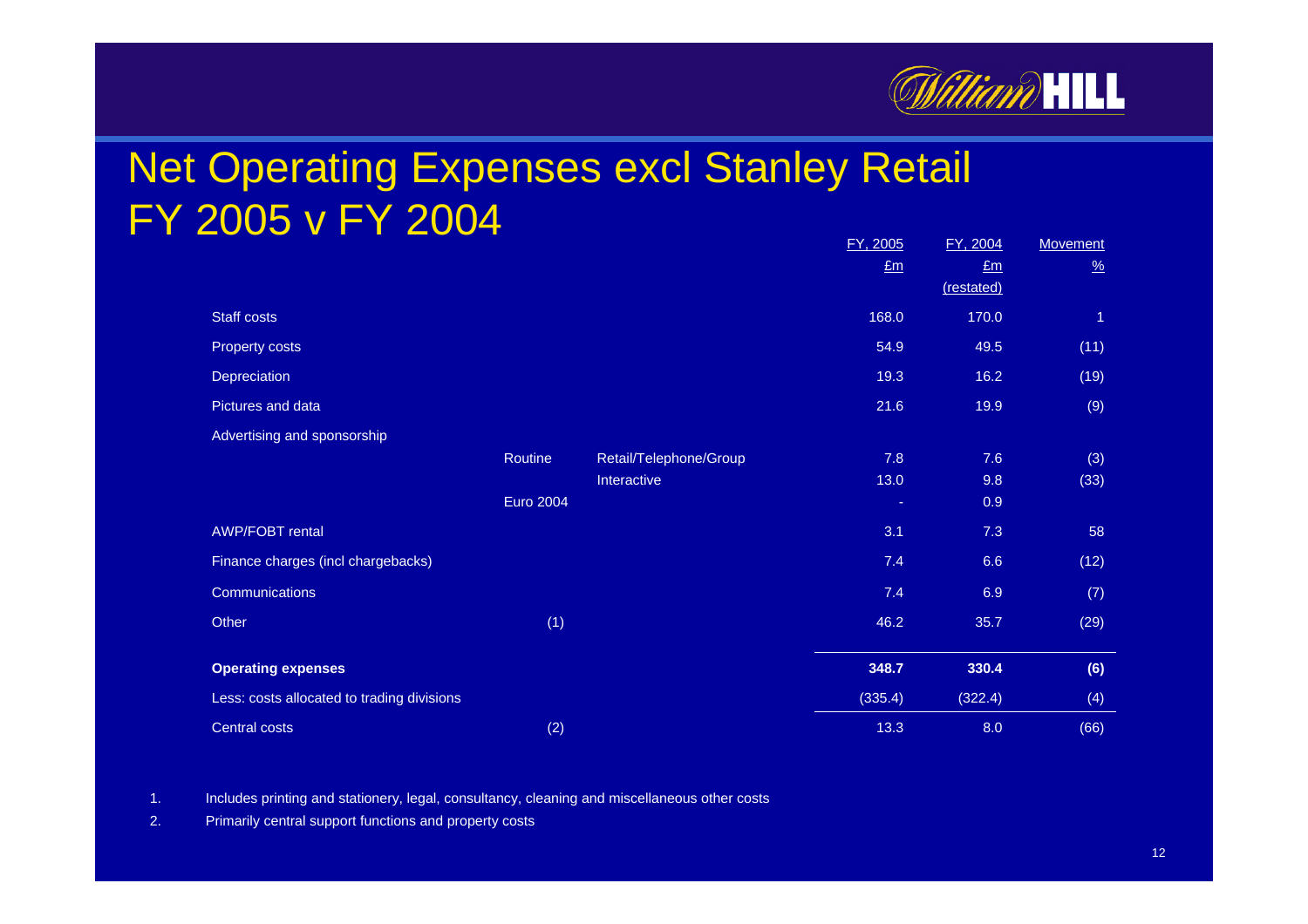

#### Retail: Results (incl Stanley Retail) FY 2005 v FY 2004

¾Increase in average number of FOBTs to 5,892 terminals (2004: 4,442) excluding Stanley. Stanley added a further 1,613 terminals.

¾Decrease in average number of AWPs to 353 machines (2004: 1,392) excluding Stanley Stanley added a further 335 machines.

¾Acquired net 560 LBOs from the Stanley purchase less Tote disposal

¾Opened 31 new licences plus 107 development and shopfitting projects

¾Average number of trading LBO's 1,620 excluding **Stanley** Stanley added a further 560 (2004: 1,590)

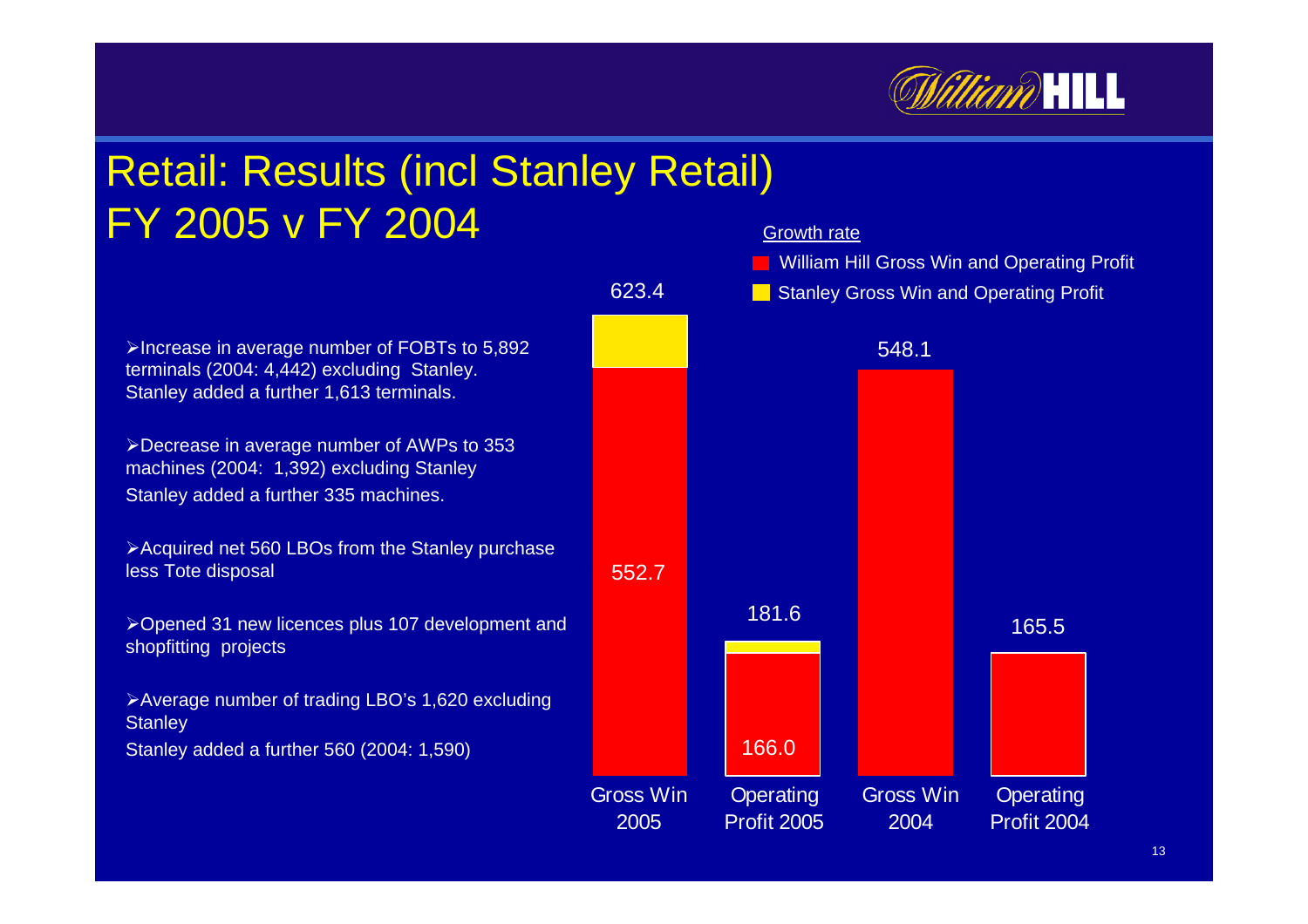

#### Telephone : Results FY 2005 v FY 2004

- $\triangleright$ ▶ Decrease in active accounts to 174,000 (2004: 184,000)
- $\blacktriangleright$ Adversely i mpacted by unfavourable results **53.**

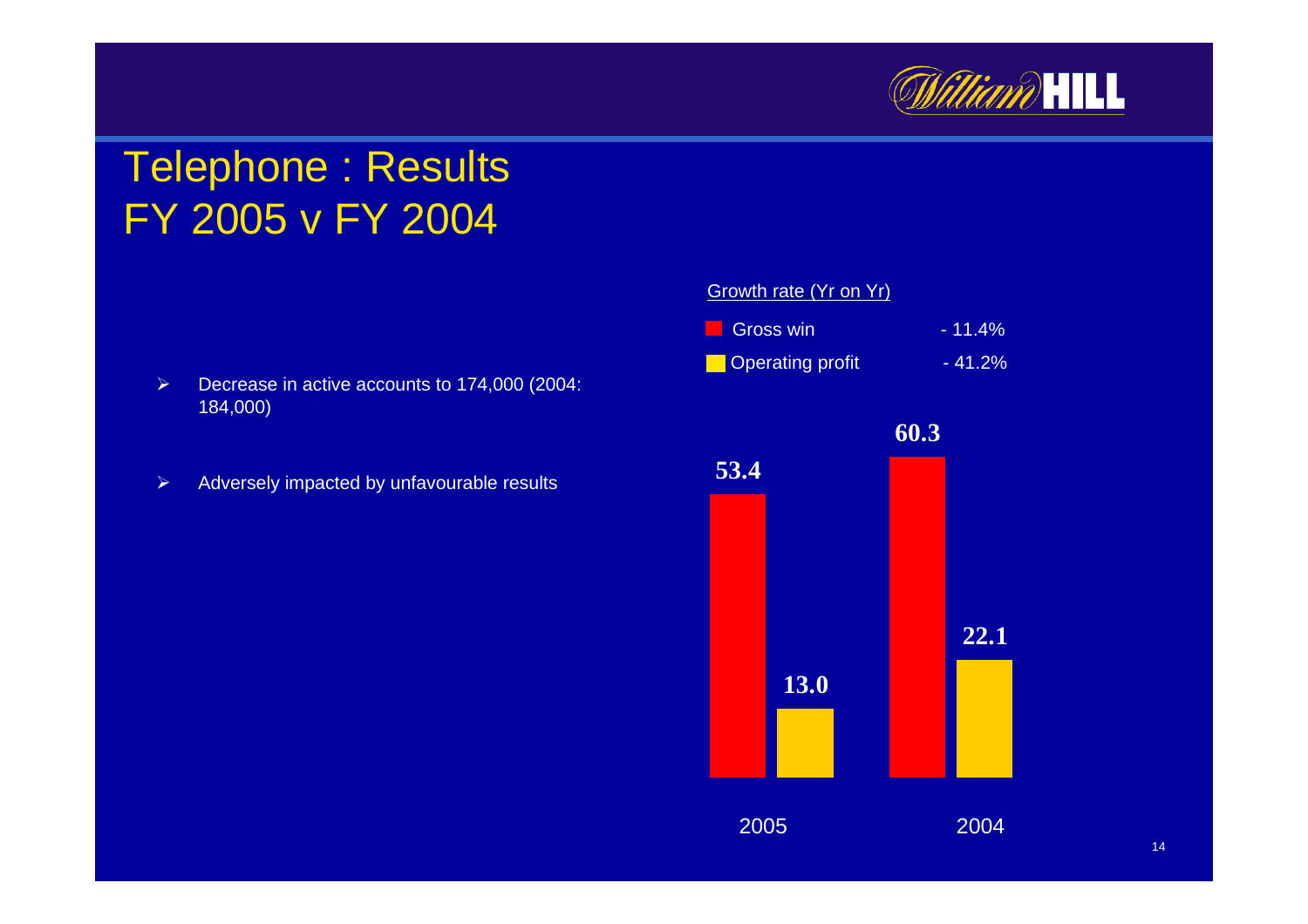

#### Interactive: ResultsFY 2005 v FY 2004

- $\triangleright$  $\triangleright$  Increase in active accounts to 341,000 (2004: 292,000)
- $\blacktriangleright$  $\triangleright$  Gross win growth in all products, significant growth i n Poker and on a small er scale Arcade.



15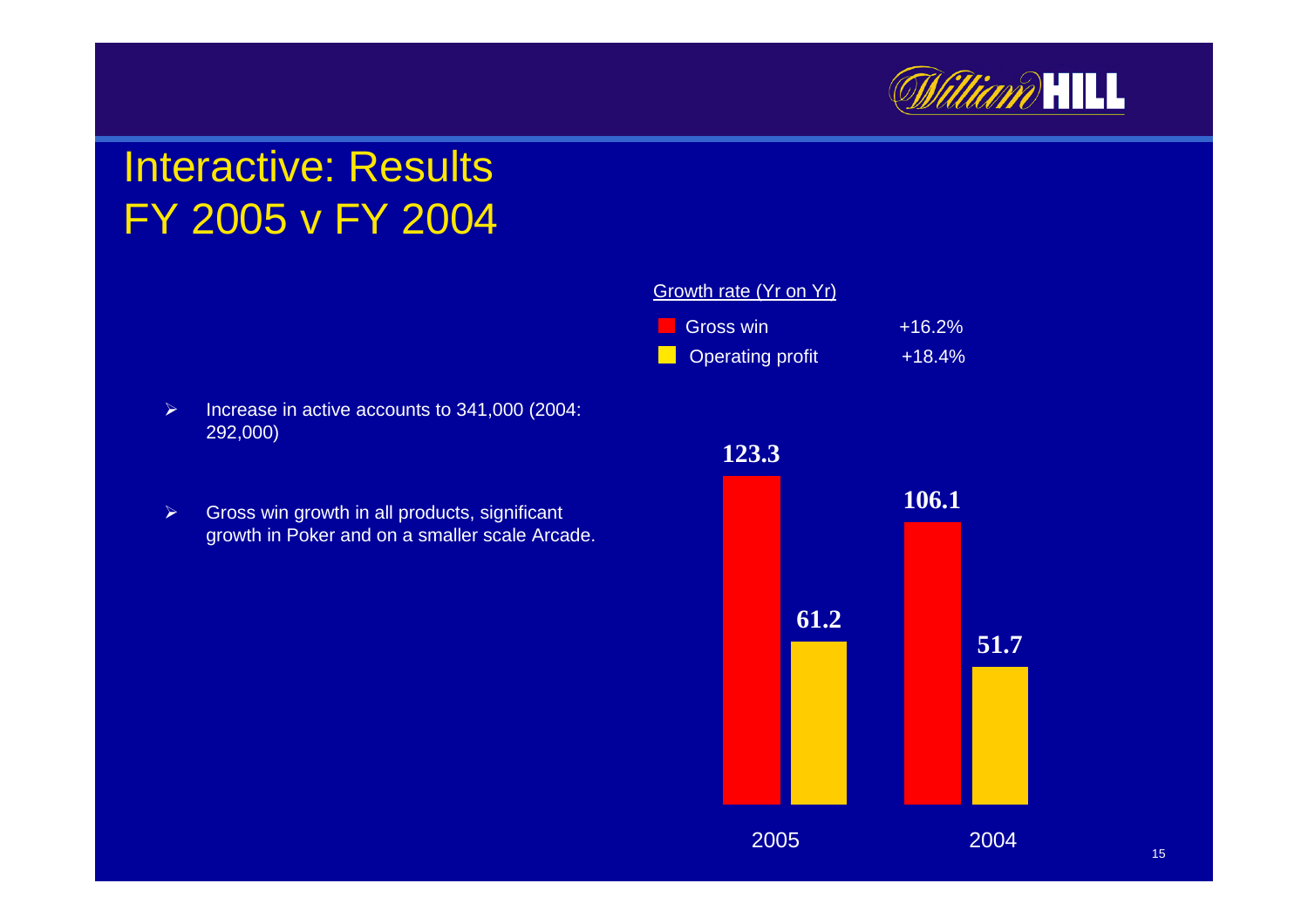

#### Cashflow FY 2005 v FY 2004 (including Stanley)

|                                                   | <b>FY 2005</b> | FY 2004       |             |
|---------------------------------------------------|----------------|---------------|-------------|
|                                                   | E <sub>m</sub> | (restated) £m | Movement £m |
| <b>EBIT</b>                                       | 246.0          | 234.1         | 11.9        |
| Associate Income                                  | (3.6)          | (3.1)         | (0.5)       |
| <b>Dividend from Associate</b>                    | 2.1            | ٠             | 2.1         |
| Depreciation / amortisation                       | 23.8           | 17.4          | 6.4         |
| <b>Exceptional costs</b>                          | (16.8)         | ٠             | (16.8)      |
| Additional defined benefit pension scheme funding | (9.4)          | ٠             | (9.4)       |
| Working capital / other                           | 2.7            | (0.2)         | 2.9         |
| Capital expenditure                               | (54.5)         | (28.2)        | (26.3)      |
| Cash taxes                                        | (49.4)         | (57.4)        | 8.0         |
|                                                   | 140.9          | 162.6         | (21.7)      |
| <b>Net Interest</b>                               | (33.4)         | (23.3)        | (10.1)      |
| <b>Equity dividends</b>                           | (66.6)         | (59.6)        | (7.0)       |
|                                                   | 40.9           | 79.7          | (38.8)      |
| Acquisitions (net of related disposals)           | (466.1)        | (3.8)         | (462.3)     |
| Loan facilities drawn down                        | 515.4          | 83.7          | 431.7       |
| Share buybacks / SAYE redemptions                 | (74.1)         | (145.5)       | 71.4        |
| Increase in cash                                  | 16.1           | 14.1          | 2.0         |
| Net debt                                          | 939.5          | 437.0         | (502.5)     |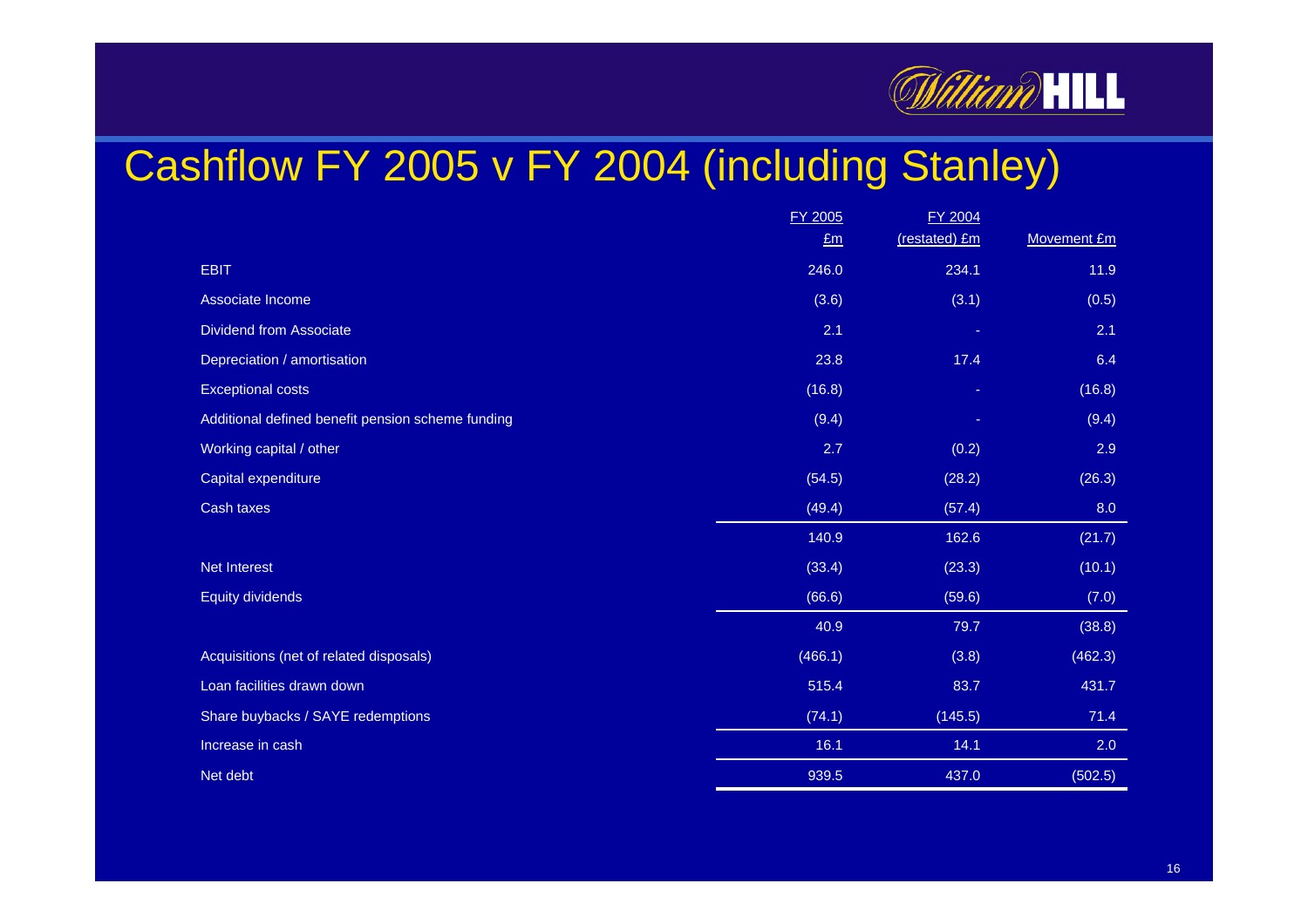

#### Capex Cashflow FY 2005 and Forecast FY2006 and FY2007

| <b>Capex</b>                    | <b>FY 05</b><br>$E_{\rm m}$ | <b>FY 06</b><br>Em      | <b>FY 07</b><br>$E_{\rm m}$ |
|---------------------------------|-----------------------------|-------------------------|-----------------------------|
| WH Epos / Text                  | 20                          | $\overline{4}$          | $\mathbf{3}$                |
| Retail development              | 23                          | 39                      | 40                          |
| Core bookmaking systems         | $\sqrt{6}$                  | $\boldsymbol{7}$        | 10 <sub>1</sub>             |
| Other                           | $\overline{3}$              | $\sqrt{6}$              | $\sqrt{5}$                  |
| <b>Purchase of Fixed Assets</b> | 52                          | 56                      | 58                          |
|                                 |                             |                         |                             |
| Stanley integration             | $\overline{1}$              | $\overline{\mathbf{2}}$ |                             |
| <b>Stanley Epos / Text</b>      | $\overline{2}$              | $\sqrt{5}$              |                             |
|                                 |                             |                         |                             |
| <b>Total</b>                    | 55                          | 63                      | 58                          |
| <b>Revenue</b>                  |                             |                         |                             |
| <b>EPOS/Text</b>                | $\,8\,$                     |                         |                             |
| <b>Core bookmaking systems</b>  | $\overline{2}$              | $\overline{2}$          | ×                           |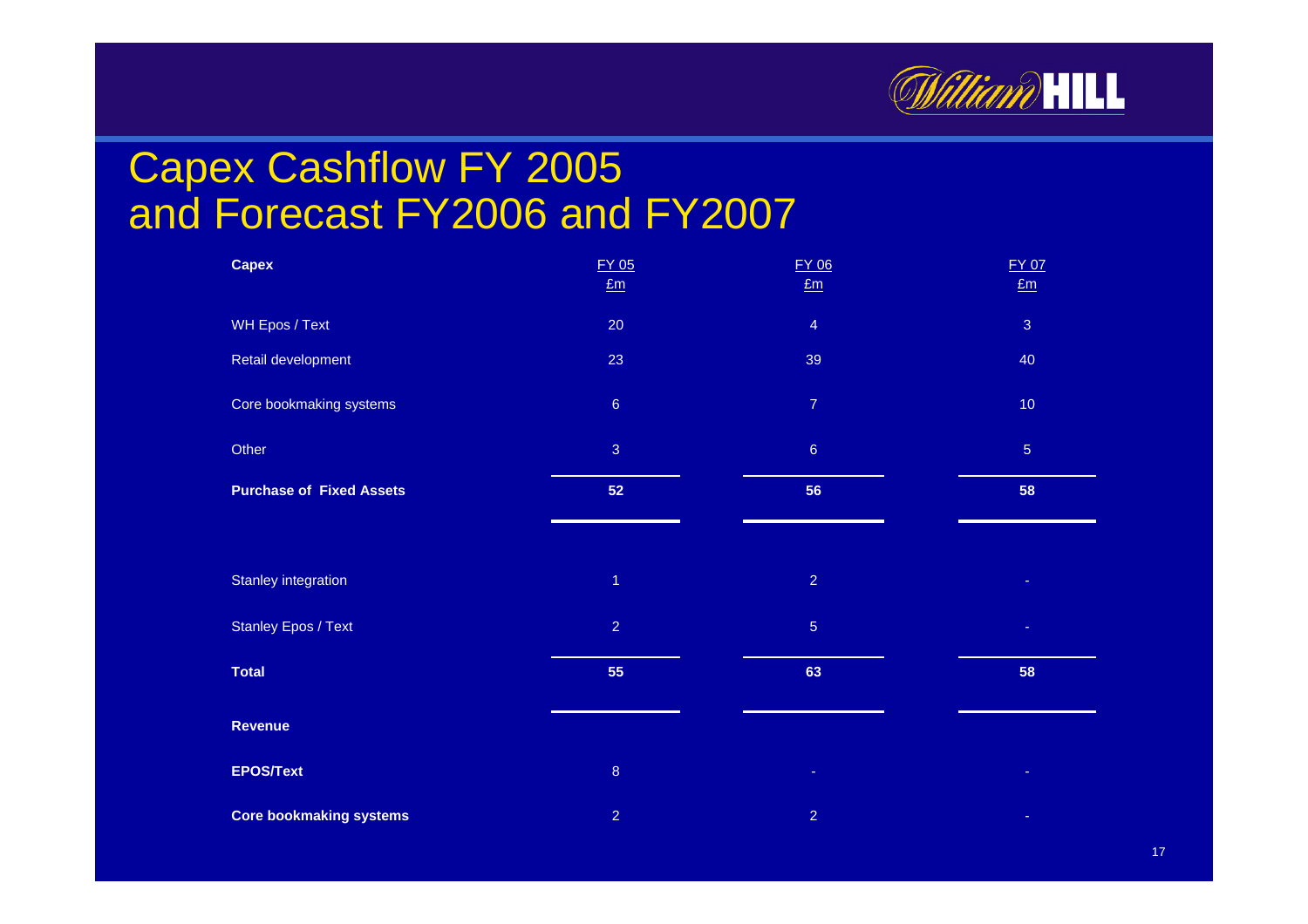

## Tom Singer Chief Operating Officer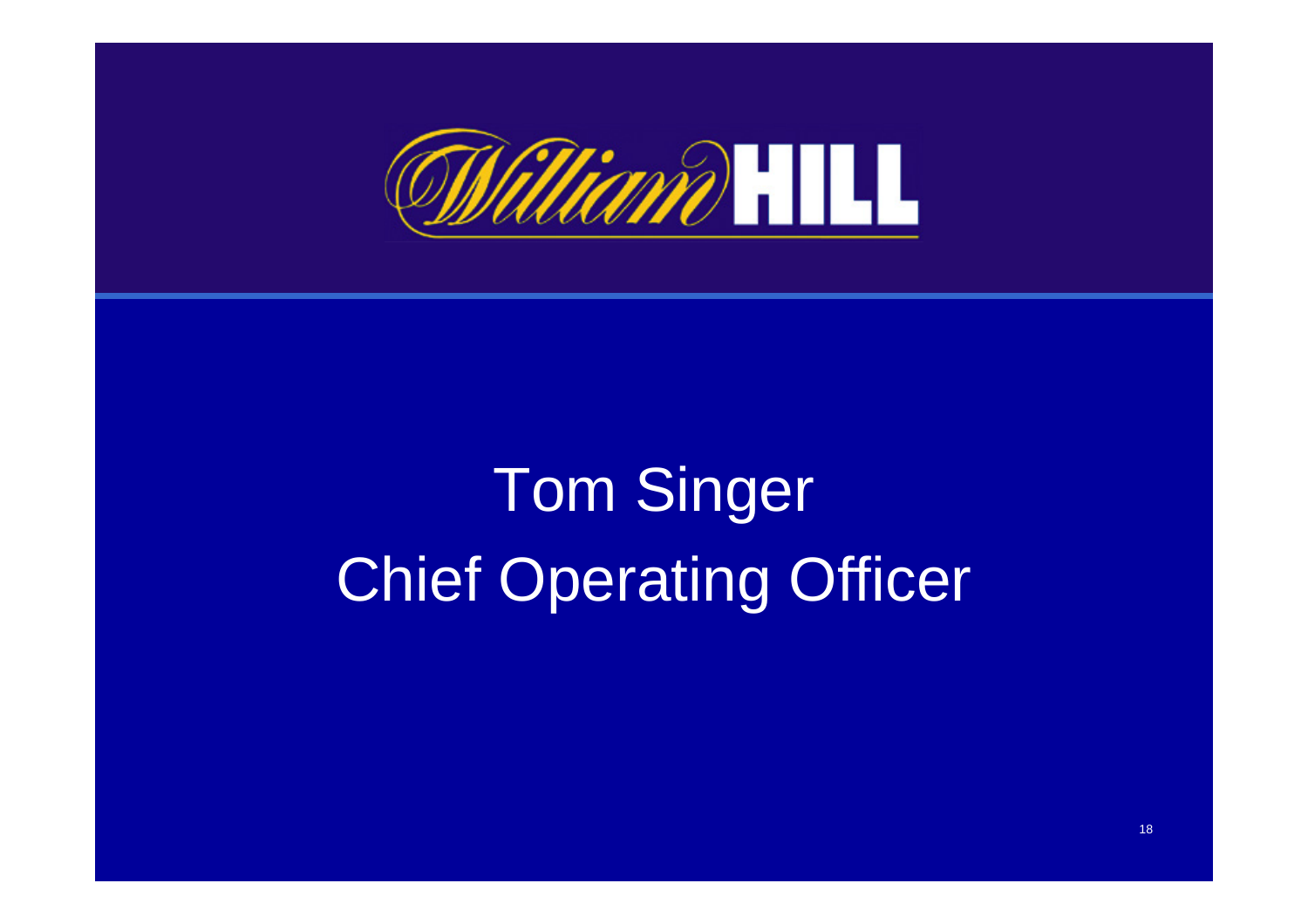

#### Operational Update

- $\blacktriangleright$ Retail Technology Programme
- $\blacktriangleright$ Integration of Stanley Retail
- $\blacktriangleright$ Next Generation Technology Programme
- $\blacktriangleright$ Product initiatives 2006
- $\blacktriangleright$ Current trading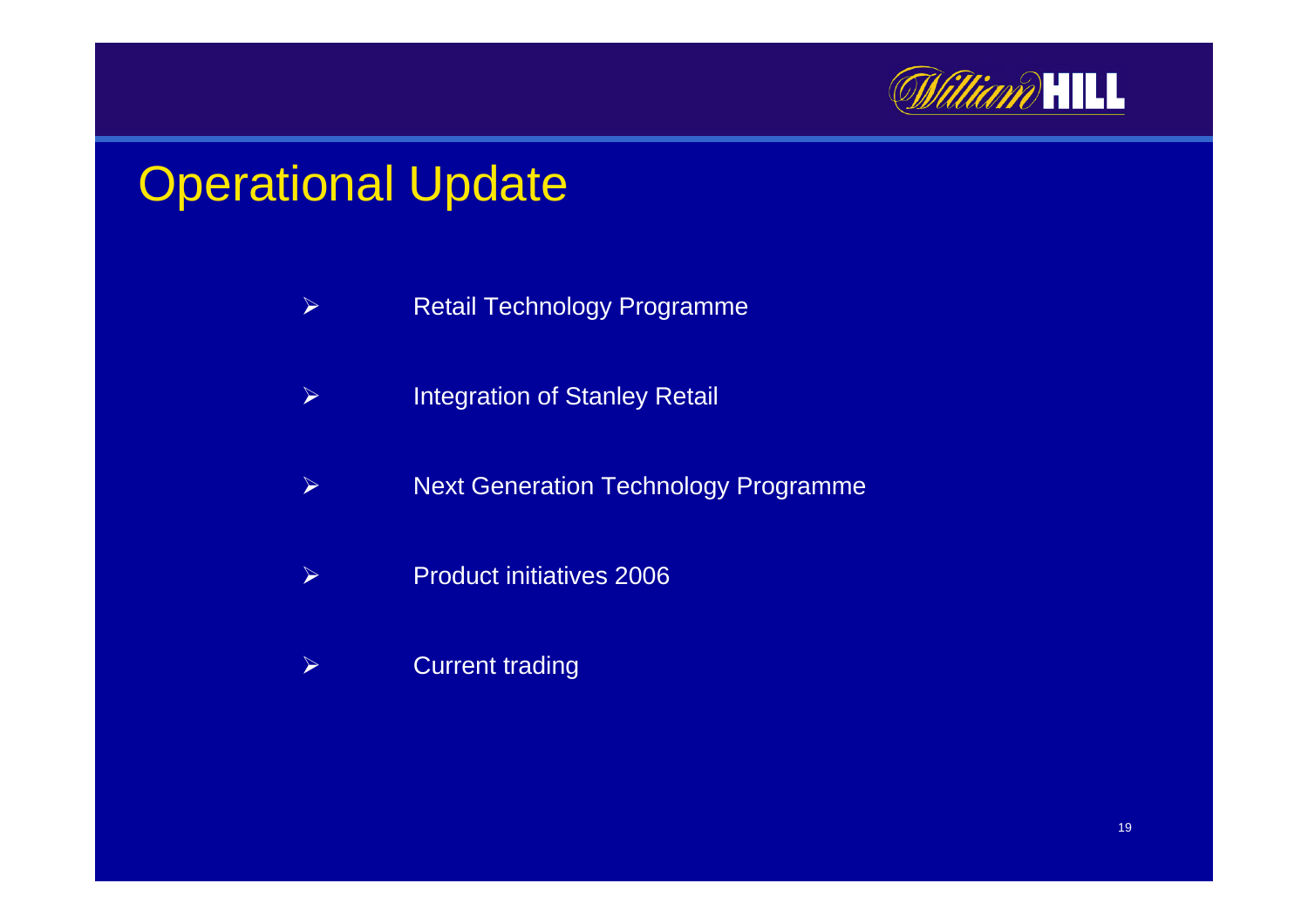

#### Retail Technology Programme

|    | Project                                                         | <b>Status</b>              |
|----|-----------------------------------------------------------------|----------------------------|
| 1. | Roll out EPOS and new text systems in WH<br>estate              | Complete                   |
| 2. | Roll out same version of EPOS and text<br>systems in SLY estate | <b>Completes mid March</b> |
| 3. | <b>Expand Tote offering</b>                                     | April, 2006                |
| 4. | Improve mark sense (football) and in-running<br>capabilities    | 2Q, 2006                   |
| 5. | Time and attendance system                                      | 2Q, 2006                   |
| 6. | Improve mark sense capabilities for other<br>sports             | 3Q, 2006                   |
| 7. | Retail field hardware development                               | 3Q, 2006                   |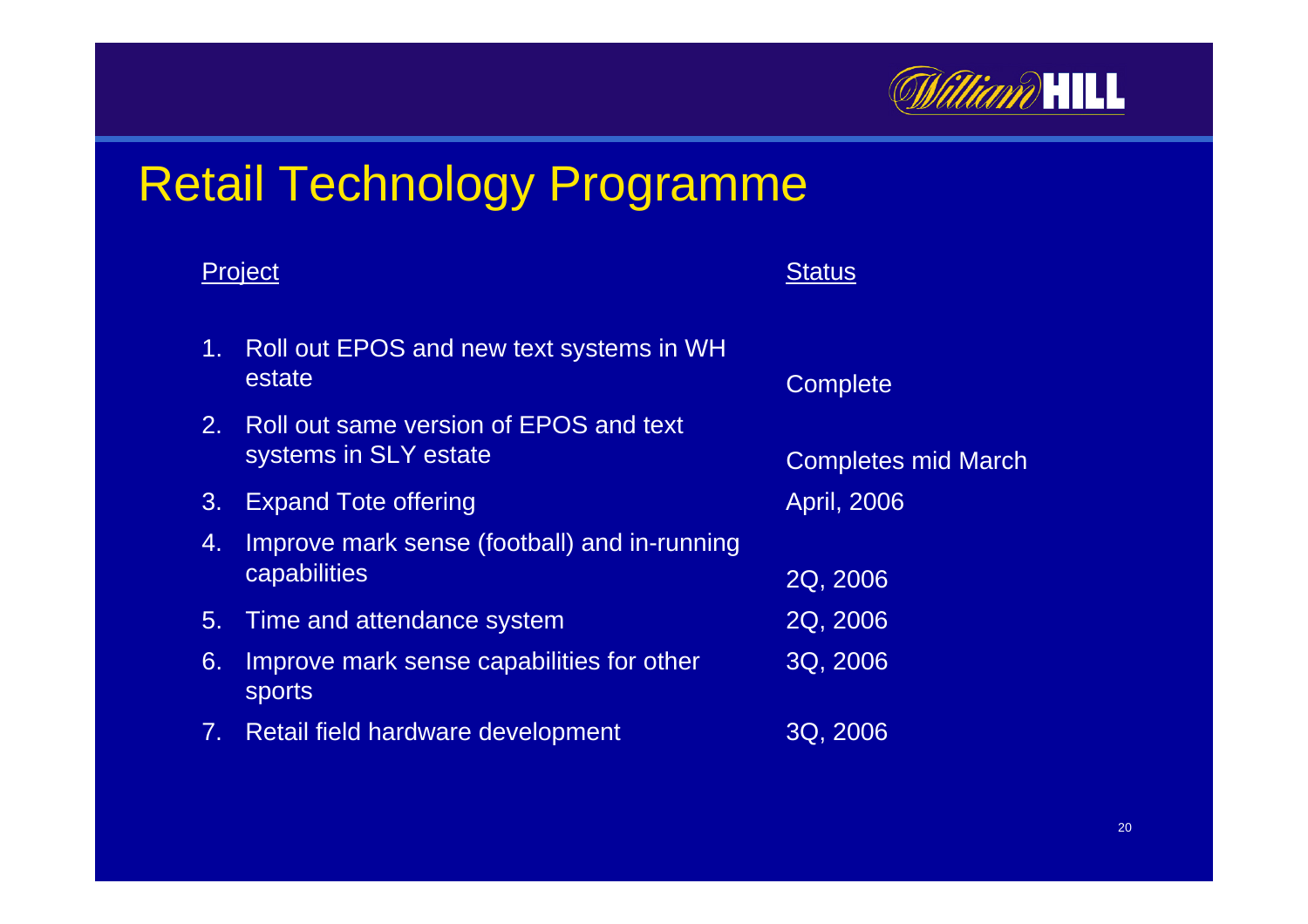

#### Stanley Retail Betting -The Opportunity

Moves William Hill to #1 spot in:

-

-

-

 $\blacktriangleright$ 

- **Shops**
- -**Interactive** 
	- Phone
- $\blacktriangleright$ Substantial cost and revenue synergies
- $\blacktriangleright$  Increased scale gives the potential to improve underlying profit margin
	- **Make William Hill the most efficient producer**
	- Spread fixed costs and investments
- $\blacktriangleright$ Strong base on which to acquire and grow further
- $\blacktriangleright$ And to become the partner of choice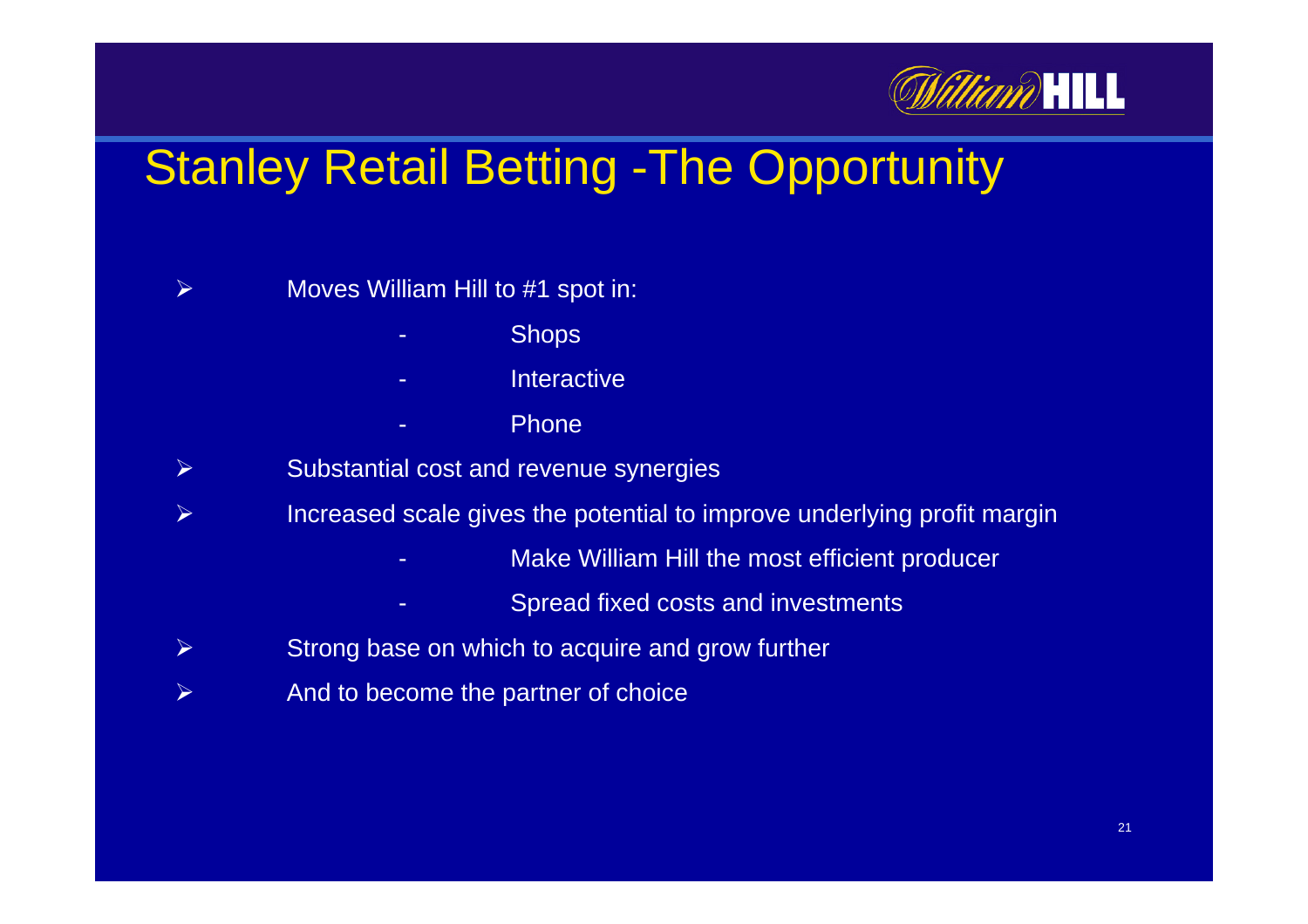

#### Integration Overview



Not other Stanley businesses:

- Telephone
- Internet
- International
- Casinos

Enlarged William Hill:

- -14,000 staff
- 2,161 shops
- Mainland U K, NI, RoI, CI, IoM



Tote:

- Net disposal proceeds for 76 shops of £34.4m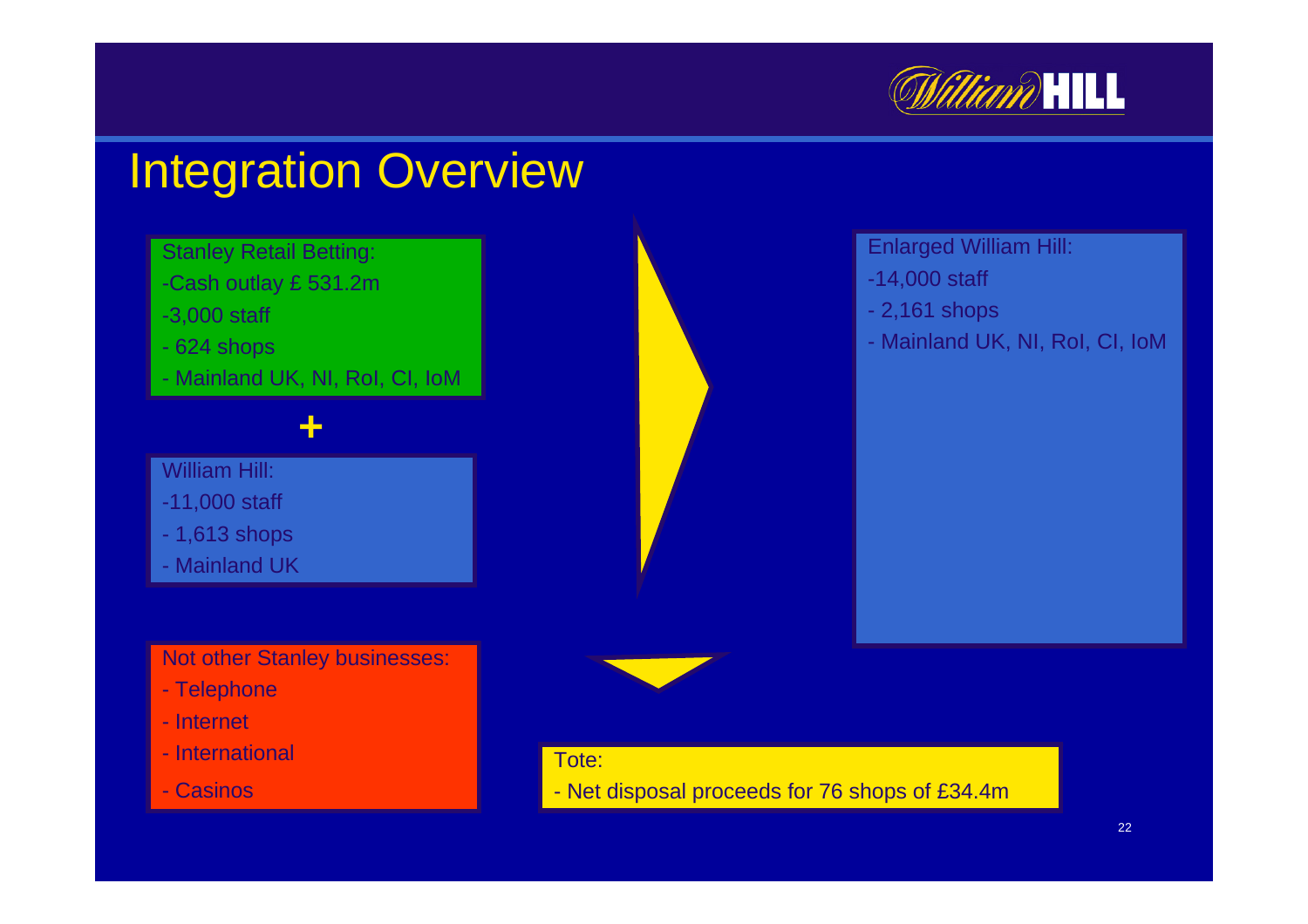

#### Estimated Annualised Synergies & Other Benefits (current position)

|                                             | £m               |                   |
|---------------------------------------------|------------------|-------------------|
| <b>Starting estimate</b>                    | 13.0             |                   |
| Saving in data charges (non mainland UK)    | 1.5 <sub>1</sub> | From January 2006 |
| Integration of line management              | $2.5^{\circ}$    | From April 2006   |
| Changes to Irish betting tax                | 0.75             | From July 2006    |
| <b>Current estimate</b>                     | 17.75            |                   |
| <b>Additional benefits</b>                  |                  |                   |
| Progressive impact of actions taken to date | ?                |                   |
| <b>Development activity</b>                 | ?                |                   |
| <b>Enhance machine business</b>             | ?                |                   |
| Sunday trading in Northern Ireland          | ?                |                   |
| <b>Further cost savings</b>                 | ?                |                   |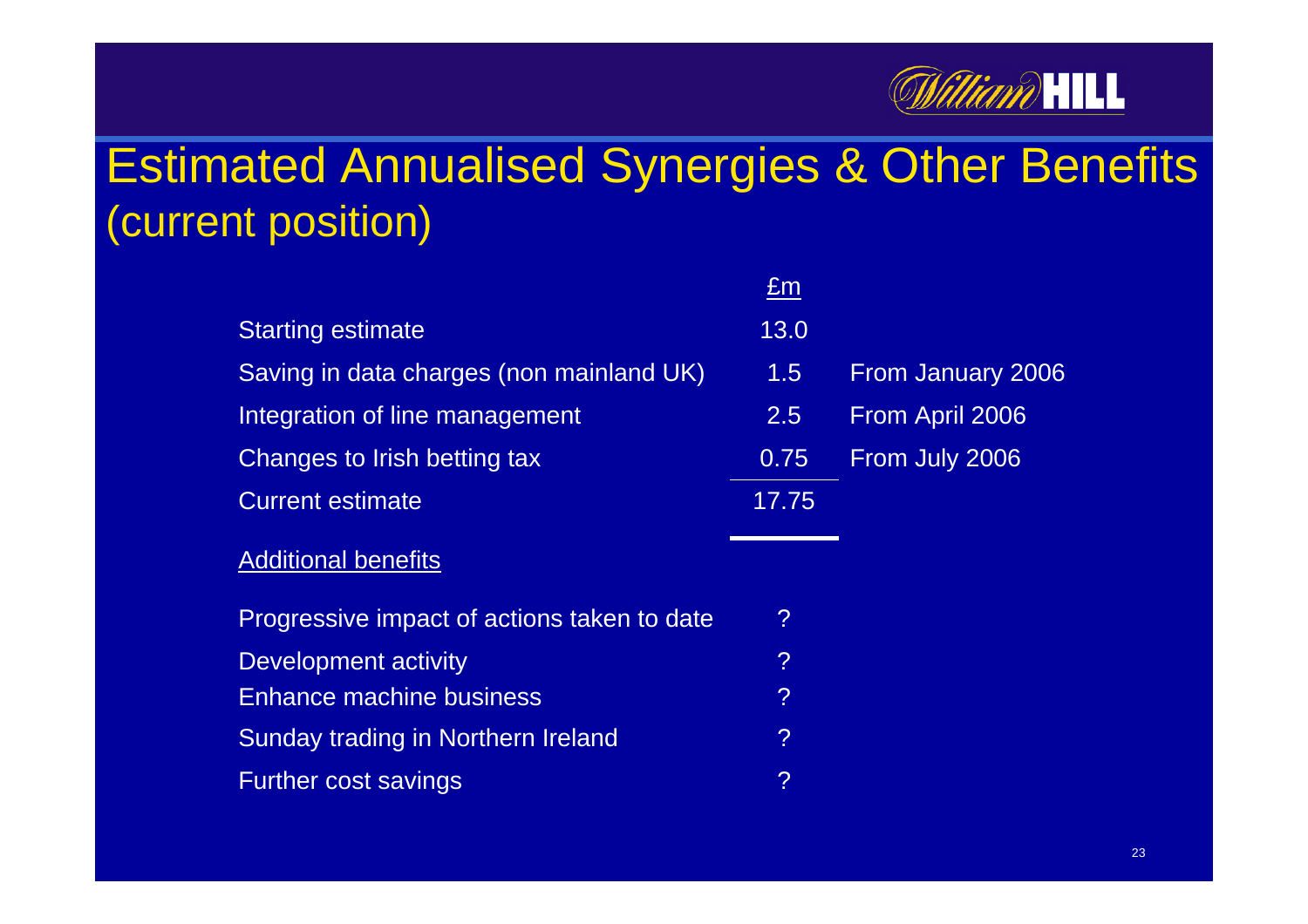

#### Legacy Systems

- $\blacktriangleright$ Proprietary/niche technology
- $\blacktriangleright$ > Heavily integrated
- $\blacktriangleright$ Limit skill availability
- $\blacktriangleright$ Supplier dependency
- $\blacktriangleright$ Channel specific

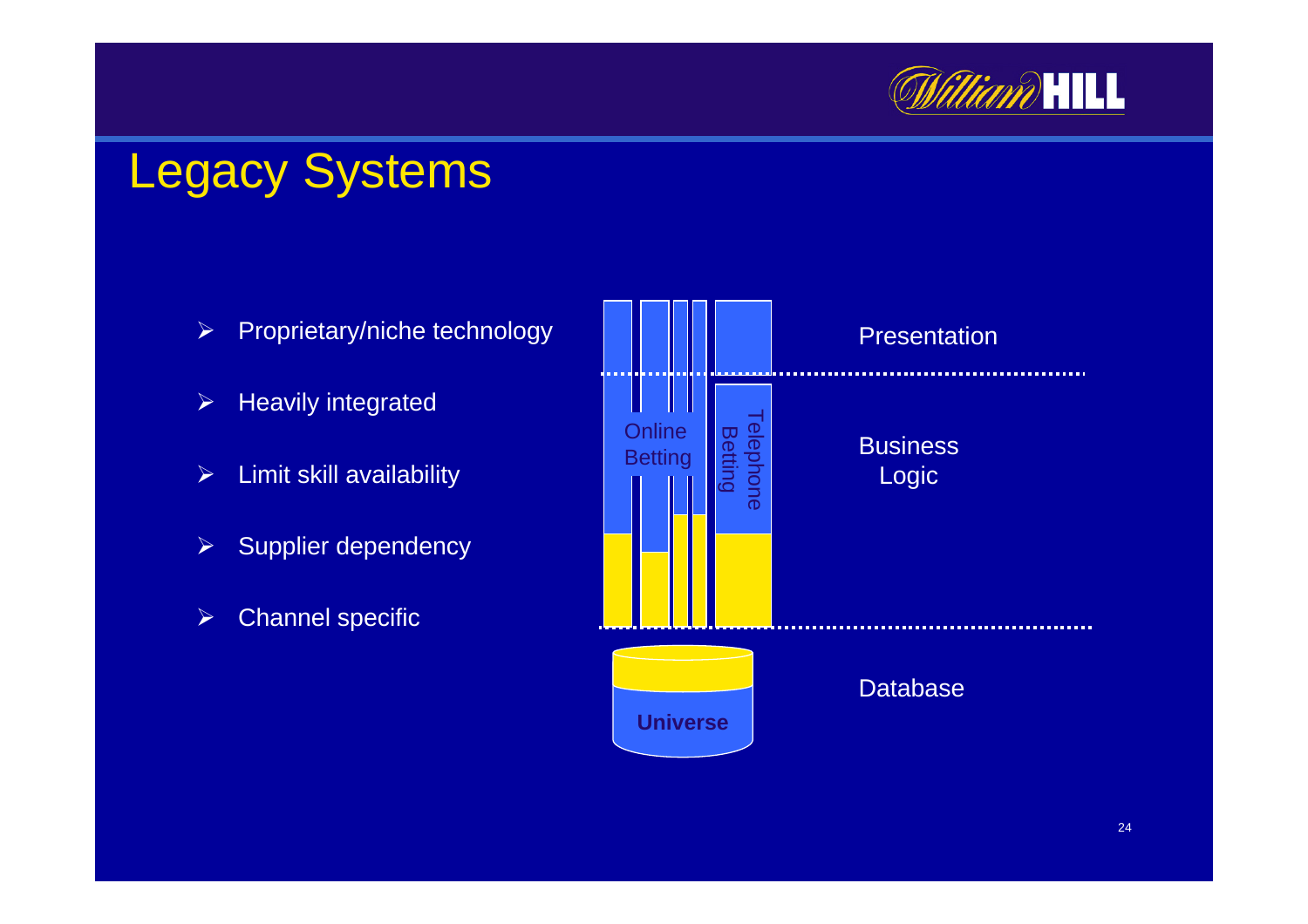

#### Comparison of Legacy and N-Tier Architecture

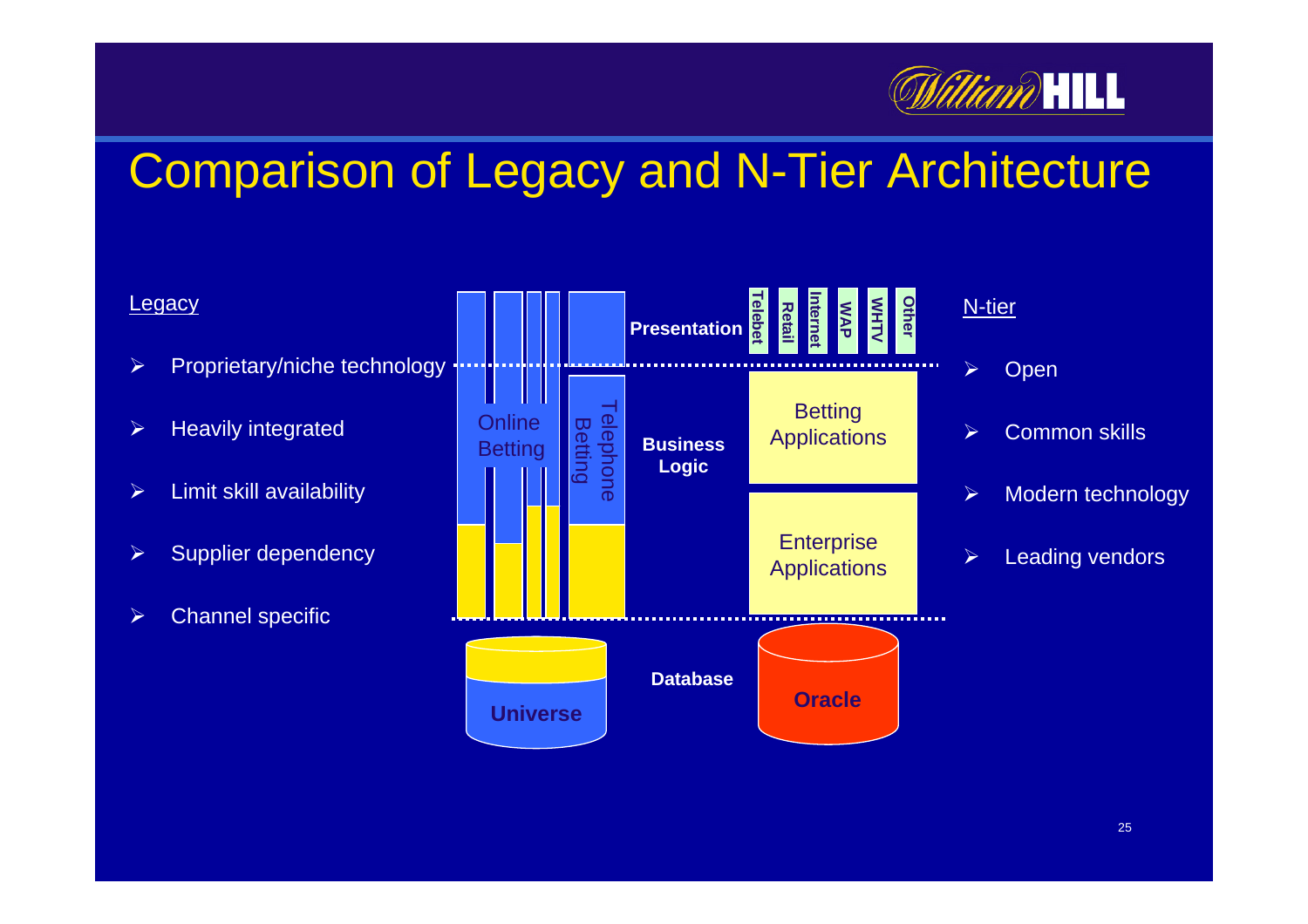

#### Re-Use of N-Tier Betting Applications

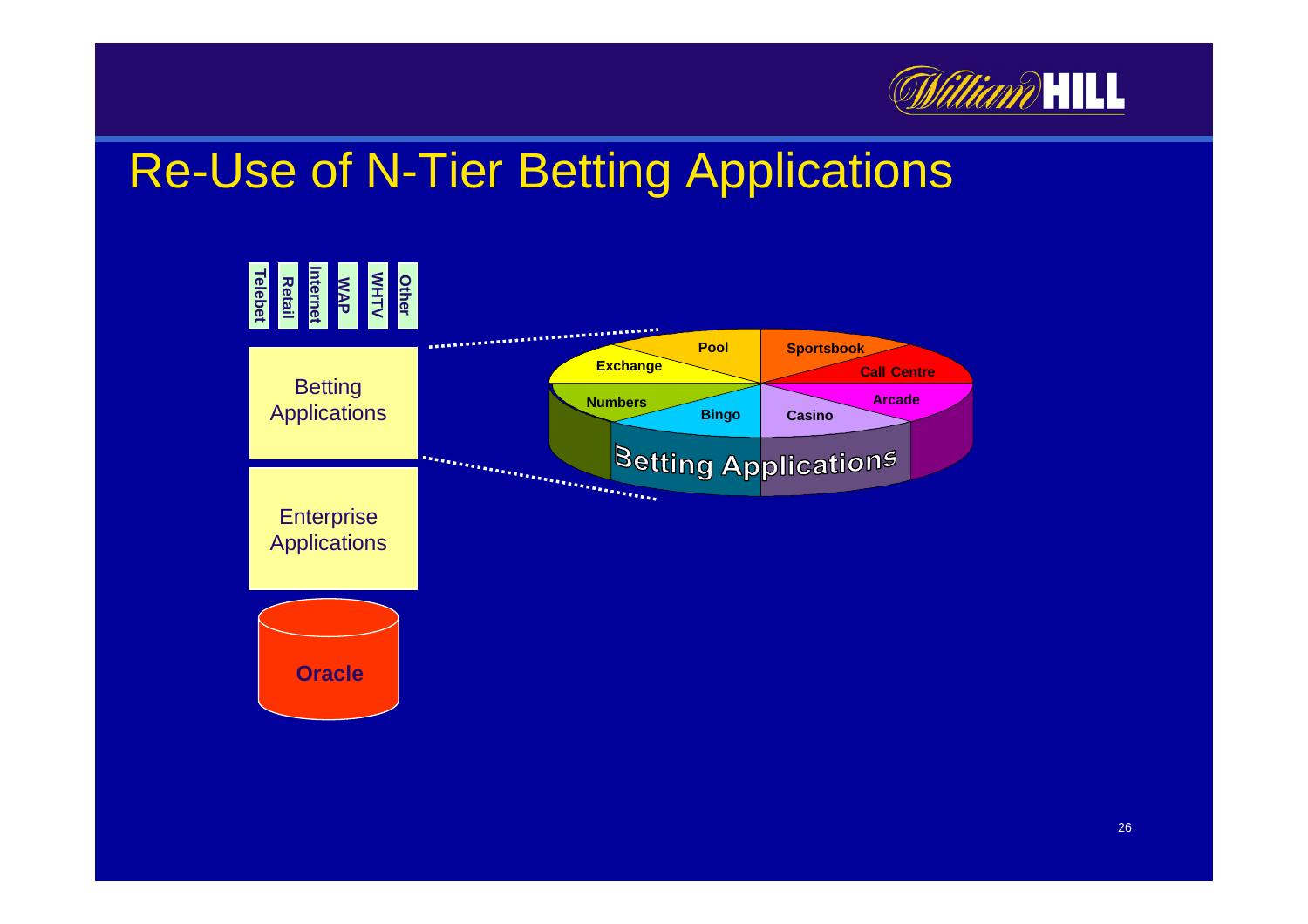

#### Re-Use of N-Tier Enterprise Applications

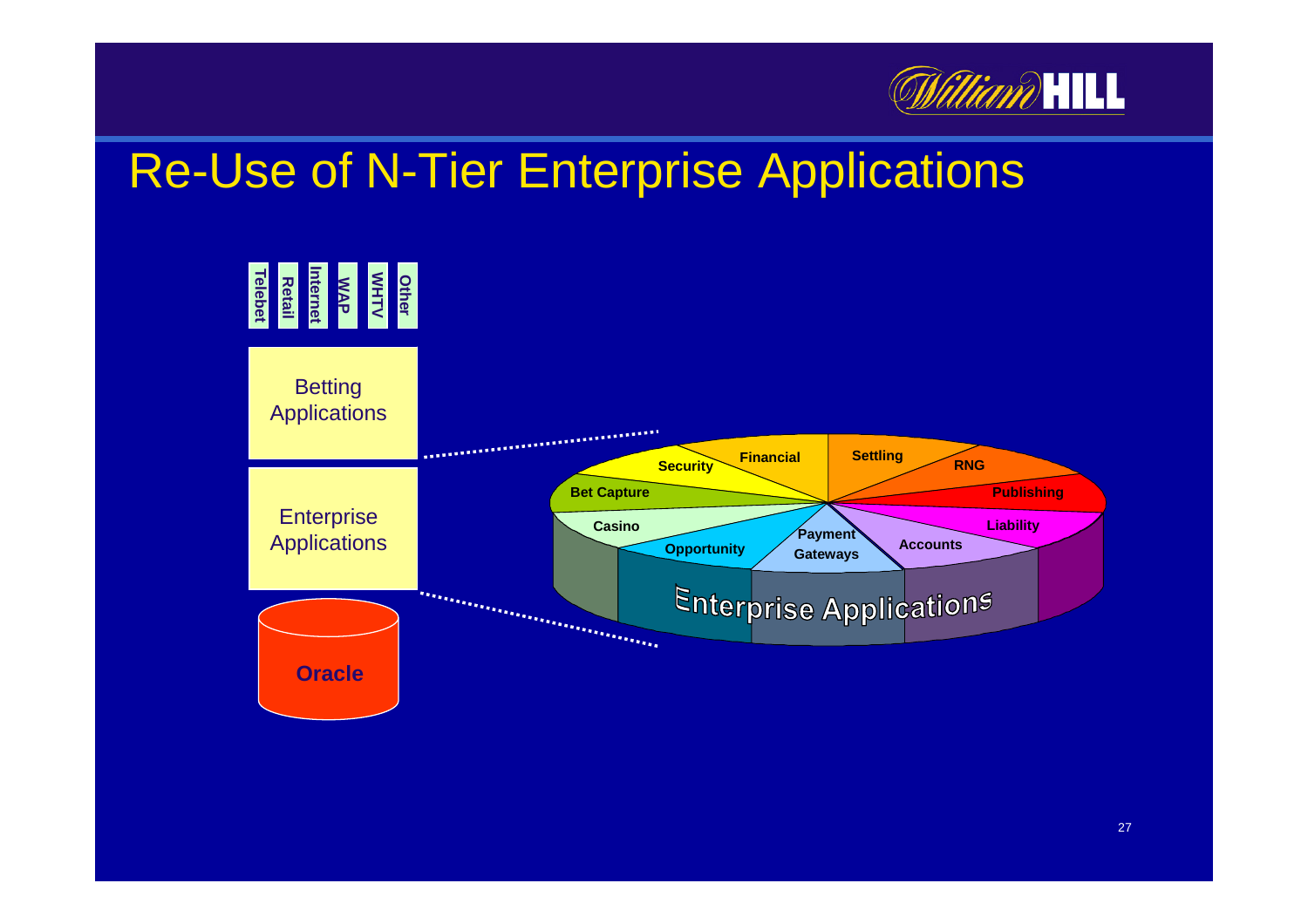

#### Product Initiatives 2006/Early 2007

| Tote                        |    | Full range of products including exotic bets and<br>Scoop 6                                   |
|-----------------------------|----|-----------------------------------------------------------------------------------------------|
| <b>William Hill TV</b>      | н. | 100 shop trial                                                                                |
|                             |    | Two 37 inch screens plus dedicated audio output                                               |
|                             |    | Focus on in-running betting opportunities, additional<br>virtual racing and new Alphabet game |
| Arcade                      | ۰. | Launch at least 10 new games                                                                  |
| <b>Enhanced WAP service</b> |    | Simpler navigation, more product, wider range of<br>handsets                                  |
| <b>Sportsbook</b>           |    | Deliver new version of online sportsbook (1Q, 2007)                                           |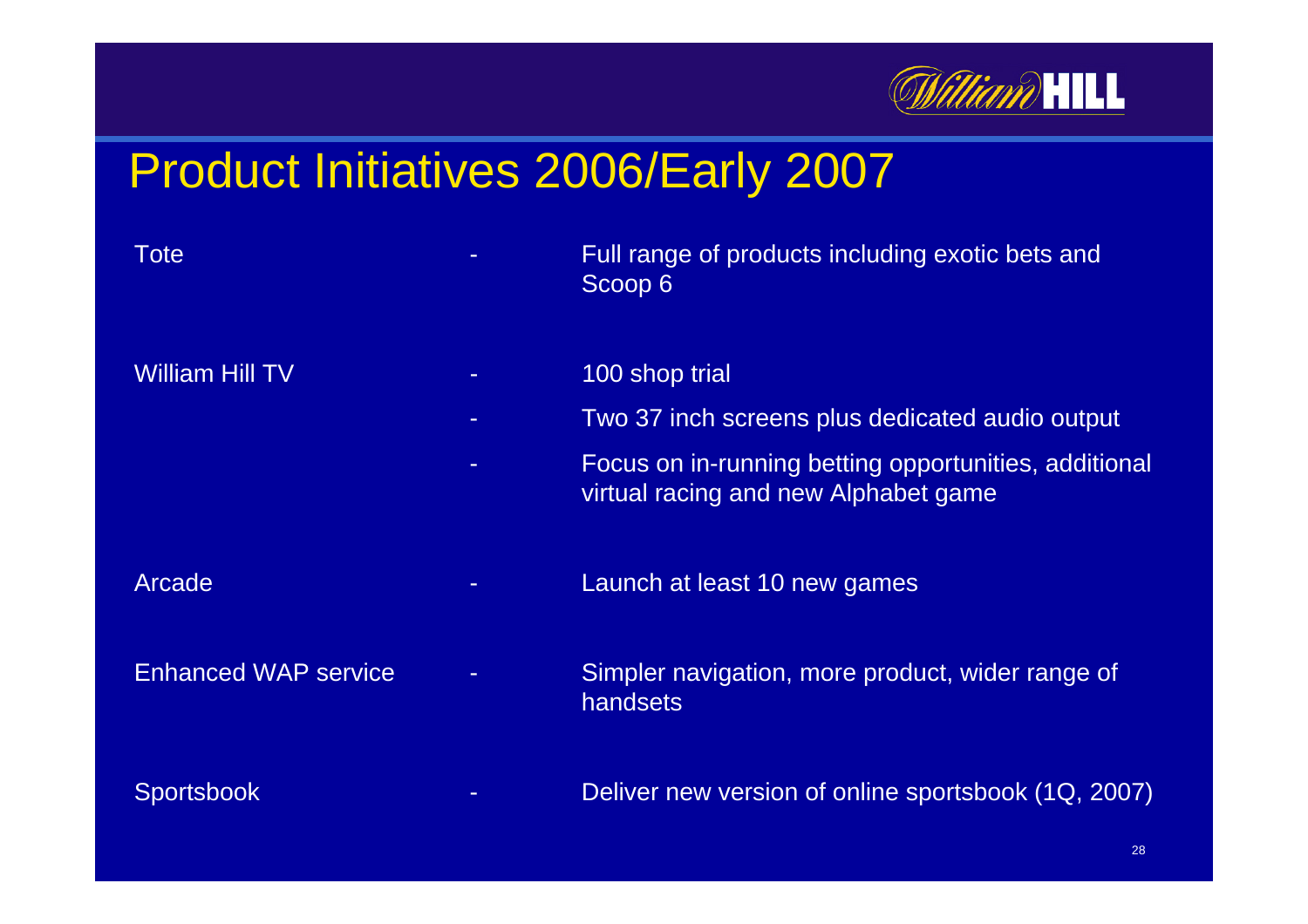

#### **Current Trading**

- $\blacktriangleright$ Mixed sporting results in first 8 weeks
- $\blacktriangleright$ Strong growth in online gaming
- $\blacktriangleright$ Costs under control
- $\blacktriangleright$  Looking forward to WC2006 and full year benefits of Stanley Retail and EPOS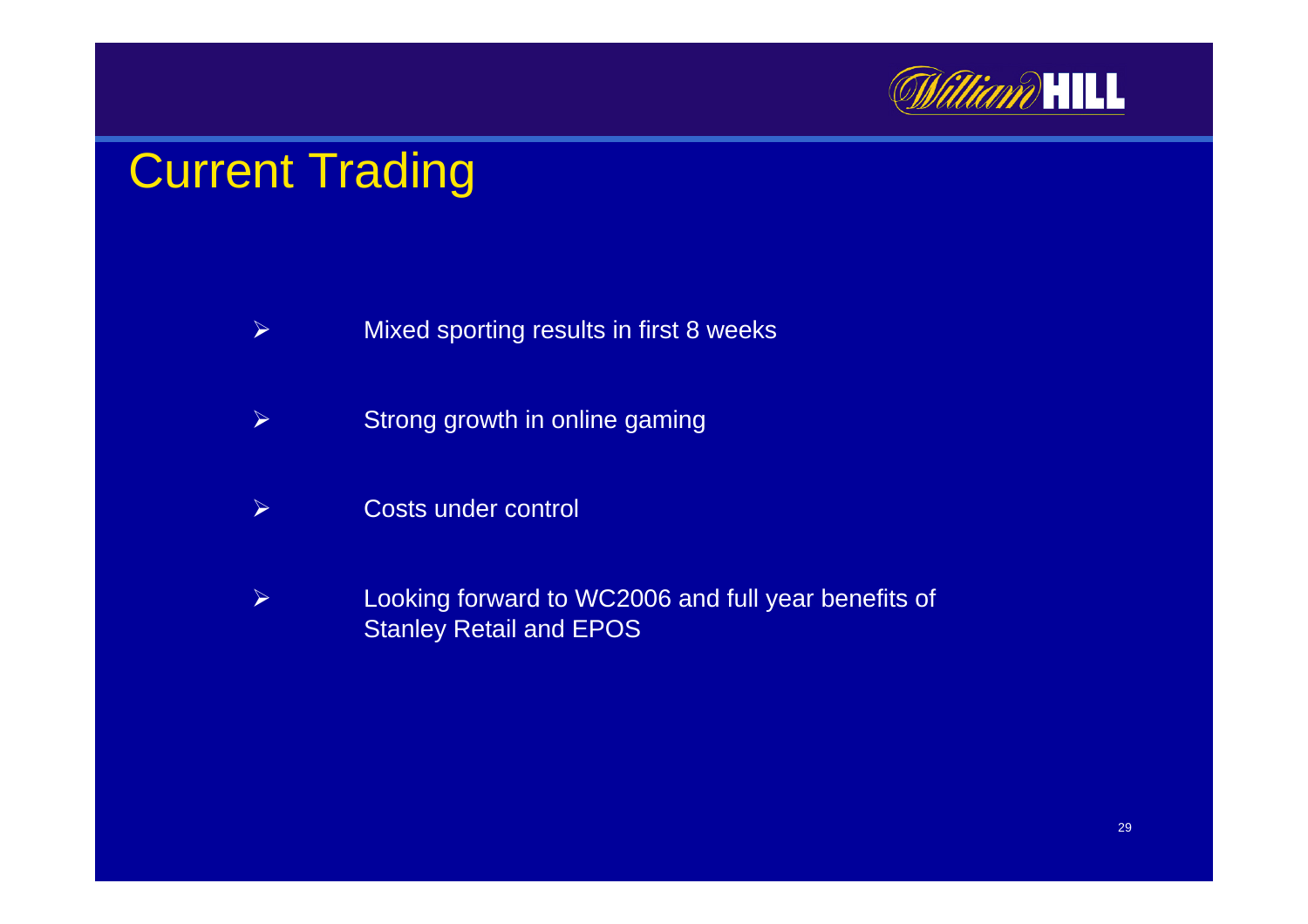

David Harding Chief Executive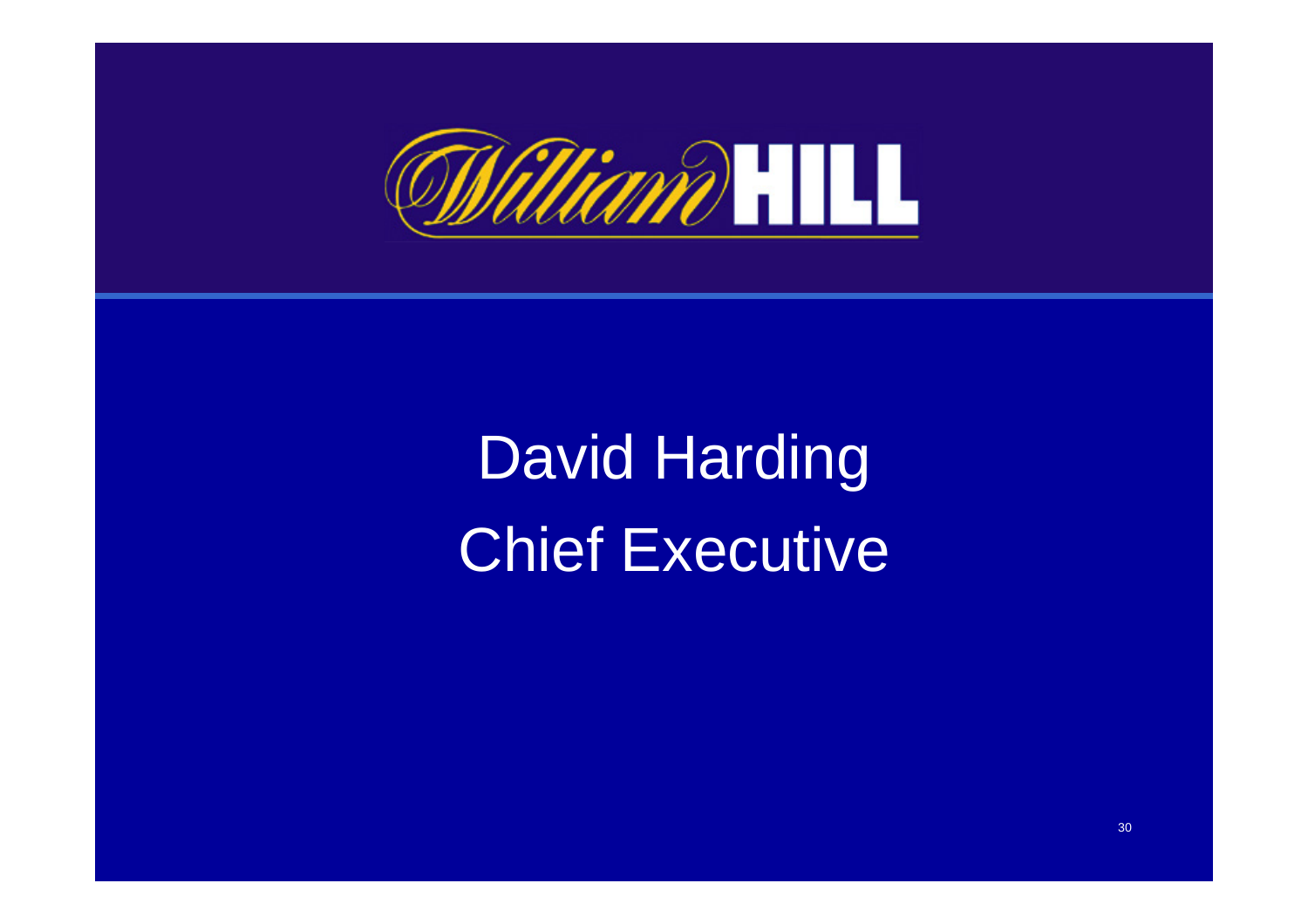

#### William Hill since IPO

- ¾ 20% CAGR in EBIT (pr e exceptionals)
- ¾ 47% IPO market cap r eturned via dividend/buyback
- ¾ 184% TSR
- ¾ Over 1/3 GW from new products/channels
- $\triangleright$  Threat of value migration to content providers mitigated
- $\triangleright$  Investment in core competencies
	- -Estate development and refurbishment
	- -Estate acquisitio n
	- -IT development
	- -Organisation development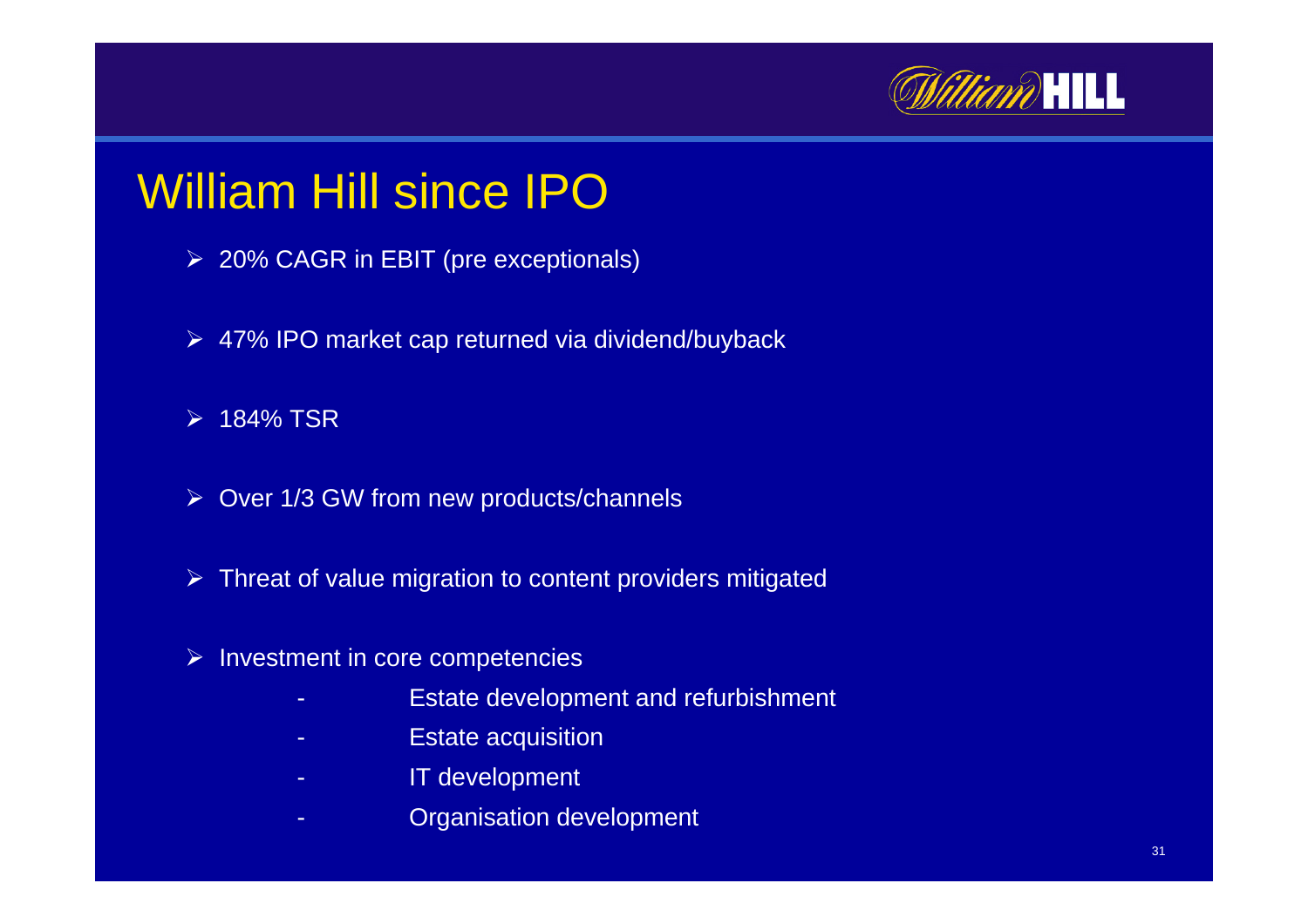

#### Next phase of growth influenced by global trends

| <b>Gross Gaming Yield</b>  | World          | N Am           | <u>UK</u>      | $R$ o<br>Eur |
|----------------------------|----------------|----------------|----------------|--------------|
| Casino                     | 32             | 56             | 9              | 18           |
| Lottery                    | 32             | 24             | 32             | 51           |
| Gaming m/c ex casino       | 18             | 8              | 20             | 20           |
| <b>Pari-mutuel betting</b> | 10             | $\overline{5}$ | $\overline{2}$ | 6            |
| <b>Fixed odds betting</b>  | 6              | $\star$        | 31             | 1            |
| Bingo/Keno/other           | $\overline{2}$ |                | 6              | 4            |

- 1.. Gross gaming yield = amount lost
- 2. Source: Global Betting & Gaming Consultants, 2003 data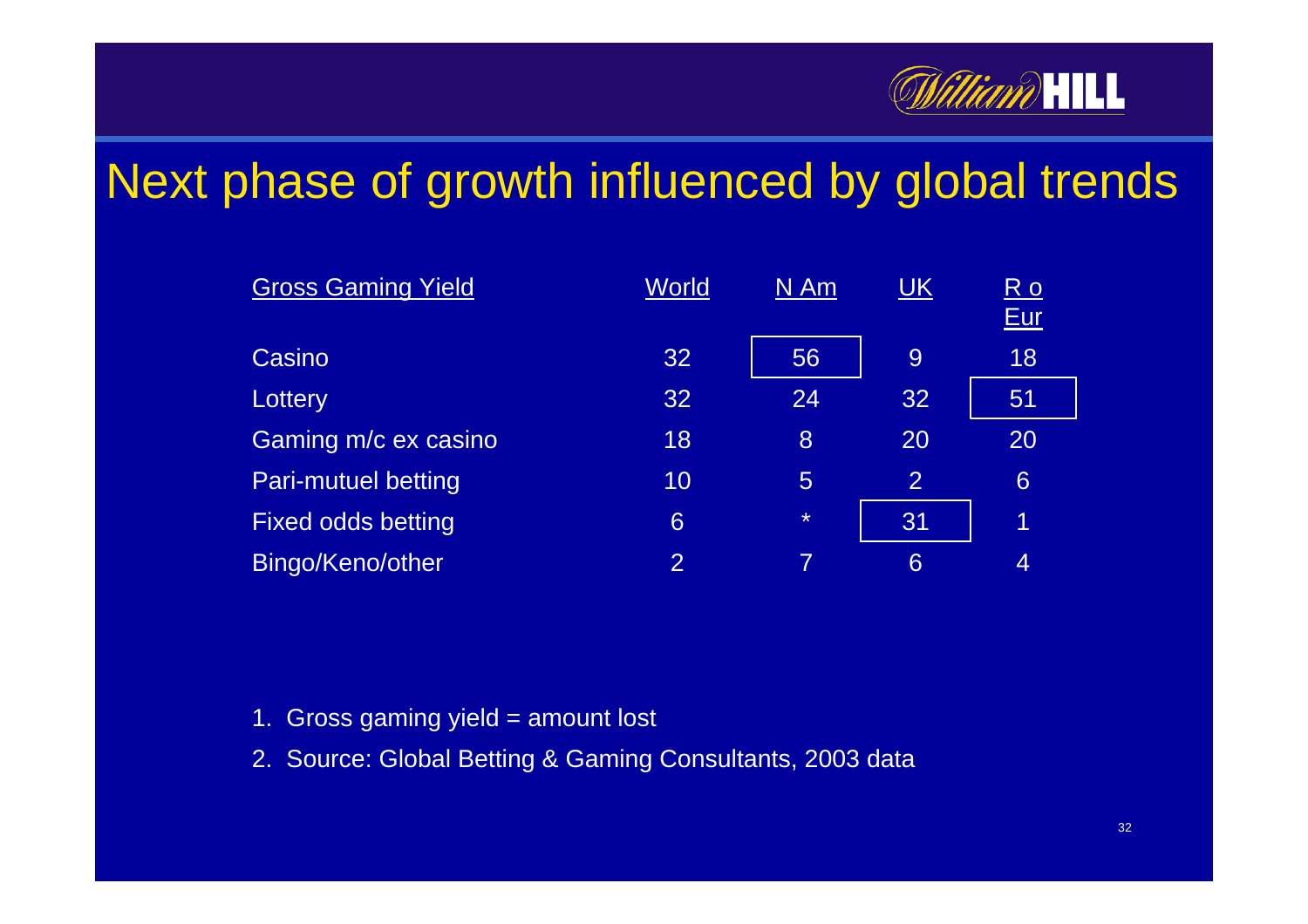

#### Key Global Trends

- 1. Consolidation in commercial markets
	- $\blacktriangleright$ Casinos USA
	- $\triangleright$ Betting UK
	- $\blacktriangleright$ Gaming UK
- 2. Internationalisation where protectionism low/ineffective
	- $\blacktriangleright$ Online poker
	- $\blacktriangleright$ Sports betting
	- $\blacktriangleright$ Casinos – Macau, Singapore…….UK?
- 3. Convergence where regulation allows
	- $\blacktriangleright$ Customer experience/demand
	- $\triangleright$ Technology enabled
	- $\blacktriangleright$ Scope for loyalty/cross selling and larger jackpots
	- $\blacktriangleright$ Underway among technology providers
	- $\blacktriangleright$ ▶ Sportingbet/Paradise and Coral/Gala first operator plays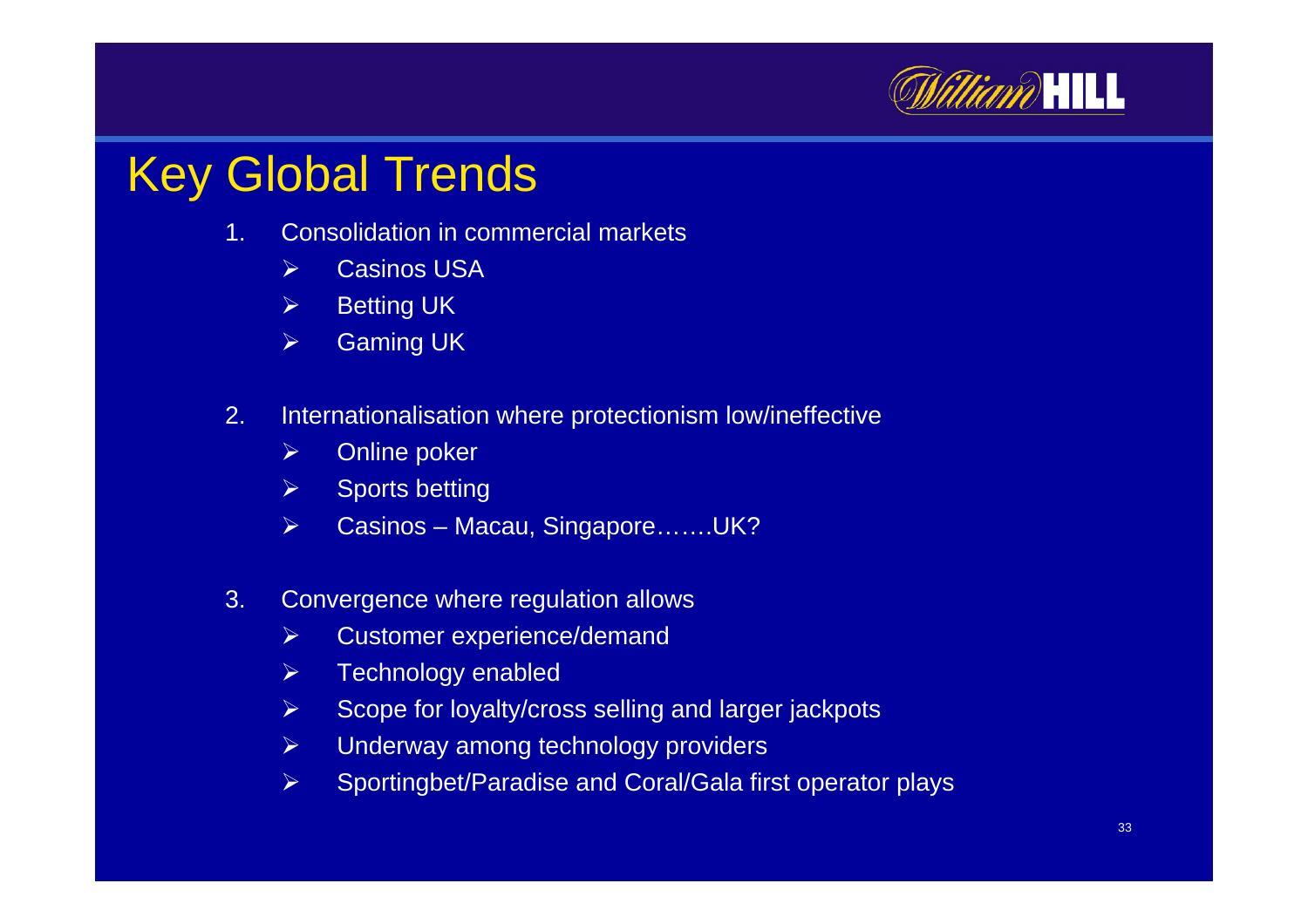

#### Group Strategy

Be the best and most profitable bookmaker - core competence

- 
- partner of choice

Diversify product/channel market where brand/core competence relevant Leverage technology to succeed in low margin/rapid turnover world

- $\blacktriangleright$ EPOS/Text
- $\triangleright$ RNG games in common middleware
- $\blacktriangleright$ Single back end – bookmaking/account management
- $\triangleright$ Open architecture – interface
- $\blacktriangleright$ Economies of scale

Exploit international opportunities

- $\blacktriangleright$ Via internet where localised core product sufficient
- $\blacktriangleright$ Via local joint venture where sufficient opportunity

Explore value enhancing/low risk convergence opportunities

Tightly manage costs and capital allocation  $34$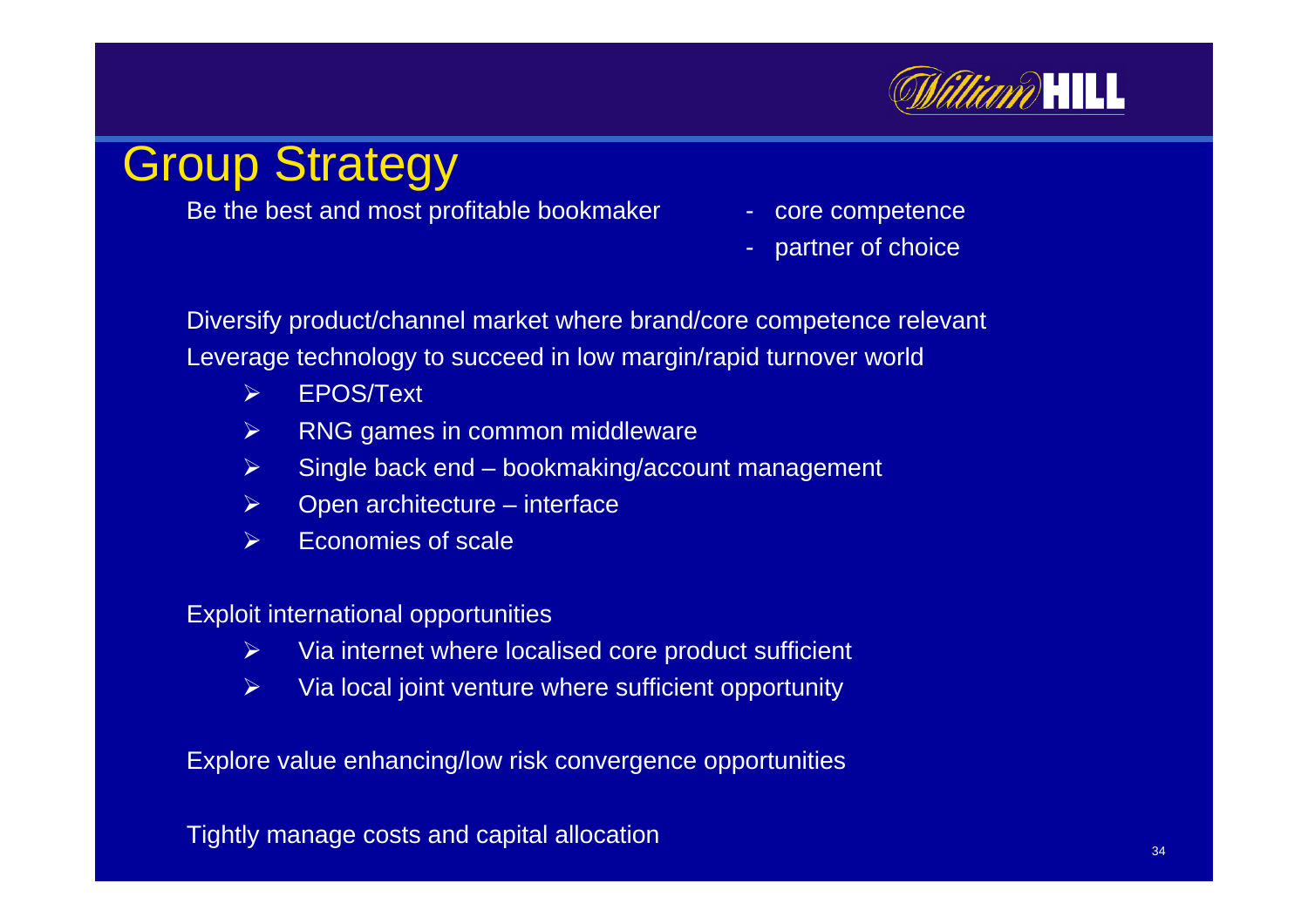

#### In summary

**Strong brand and core bookmaking competencies** 

Proven track record

#### Short term growth from

- $\triangleright$ Full year effects Stanley/EPOS
- $\blacktriangleright$ World Cup
- $\blacktriangleright$ Product development
- $\blacktriangleright$ eGaming
- $\blacktriangleright$ Selected international
- $\blacktriangleright$ Gambling Act

Longer term opportunities

- $\triangleright$ We understand the trends
- $\blacktriangleright$ Are investing ahead of them
- $\blacktriangleright$ Are positioned for success however they evolve